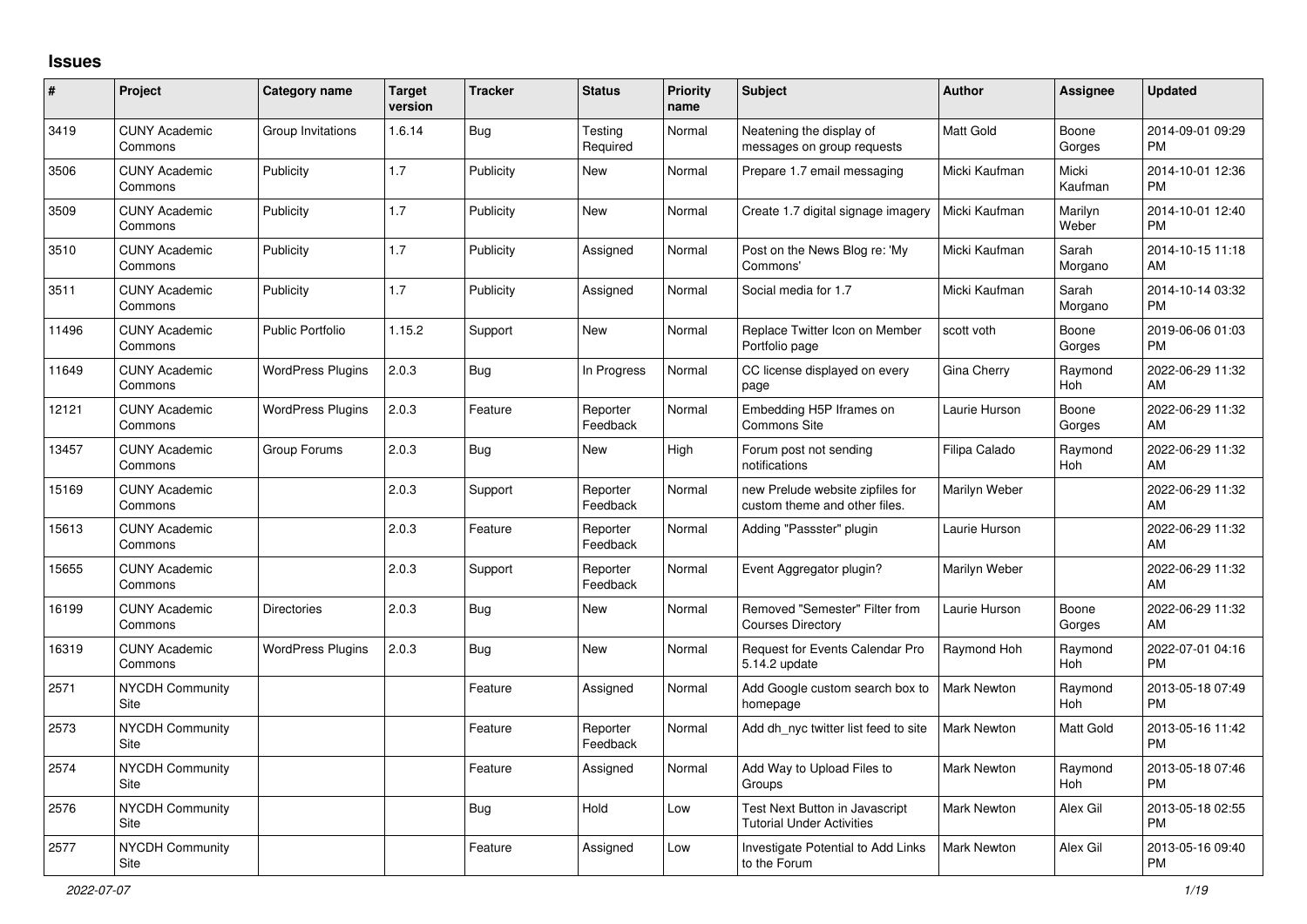| #     | Project                                                                 | <b>Category name</b>     | Target<br>version | <b>Tracker</b> | <b>Status</b>        | <b>Priority</b><br>name | <b>Subject</b>                                                         | <b>Author</b>           | <b>Assignee</b>          | <b>Updated</b>                |
|-------|-------------------------------------------------------------------------|--------------------------|-------------------|----------------|----------------------|-------------------------|------------------------------------------------------------------------|-------------------------|--------------------------|-------------------------------|
| 2618  | <b>NYCDH Community</b><br>Site                                          |                          |                   | <b>Bug</b>     | Assigned             | Low                     | Mark blogs as spam when created   Matt Gold<br>by users marked as spam |                         | Boone<br>Gorges          | 2013-06-09 11:38<br><b>PM</b> |
| 8992  | <b>NYCDH Community</b><br>Site                                          |                          |                   | <b>Bug</b>     | Assigned             | Normal                  | Multiple RBE error reports                                             | <b>Matt Gold</b>        | Raymond<br>Hoh           | 2017-12-11 05:43<br><b>PM</b> |
| 11968 | JustPublics@365<br>MediaCamp                                            |                          |                   | Feature        | <b>New</b>           | Normal                  | Nanoscience Retractable Display<br>Unit                                | Donald Cherry           | <b>Bonnie</b><br>Eissner | 2021-02-19 08:50<br>AM        |
| 12062 | AD/O365 Transition<br>from NonMatric to<br><b>Matriculated Students</b> |                          |                   | Feature        | In Progress          | Normal                  | create solution and console project   Emilio Rodriguez                 |                         | Emilio<br>Rodriguez      | 2019-11-12 03:56<br><b>PM</b> |
| 14784 | <b>CUNY Academic</b><br>Commons                                         |                          |                   | Support        | Reporter<br>Feedback | Normal                  | User report of logo problem when<br>using Customizer theme             | Marilyn Weber           |                          | 2021-09-17 10:25<br>AM        |
| 14792 | <b>CUNY Academic</b><br>Commons                                         |                          |                   | <b>Bug</b>     | <b>New</b>           | Normal                  | Inconsistent email notifications<br>from gravity forms                 | Raffi<br>Khatchadourian |                          | 2021-10-04 01:50<br><b>PM</b> |
| 14908 | <b>CUNY Academic</b><br>Commons                                         | Performance              |                   | Bug            | <b>New</b>           | Normal                  | Stale object cache on cdev                                             | Raymond Hoh             | Boone<br>Gorges          | 2021-12-07 09:45<br>AM        |
| 14936 | <b>CUNY Academic</b><br>Commons                                         |                          |                   | <b>Bug</b>     | New                  | Normal                  | Commons websites blocked by<br>SPS campus network                      | Laurie Hurson           |                          | 2021-11-03 03:57<br><b>PM</b> |
| 14940 | <b>CUNY Academic</b><br>Commons                                         |                          |                   | <b>Bug</b>     | <b>New</b>           | Normal                  | Discrepancy between Commons<br>profile "sites" and actual # of sites   | Laurie Hurson           |                          | 2021-11-08 11:09<br>AM        |
| 15045 | <b>CUNY Academic</b><br>Commons                                         |                          |                   | Support        | <b>New</b>           | Normal                  | no result for KCeL in the search<br>box on the commons                 | Marilyn Weber           |                          | 2021-12-10 11:29<br>AM        |
| 15260 | <b>CUNY Academic</b><br>Commons                                         |                          |                   | Support        | Reporter<br>Feedback | Normal                  | Diacritical markings   European<br><b>Stages</b>                       | Marilyn Weber           |                          | 2022-02-04 08:16<br>AM        |
| 15370 | <b>CUNY Academic</b><br>Commons                                         |                          |                   | Support        | Reporter<br>Feedback | Normal                  | All-in-One Event Calendar?                                             | Marilyn Weber           |                          | 2022-02-17 11:03<br>AM        |
| 15516 | <b>CUNY Academic</b><br>Commons                                         | <b>WordPress Plugins</b> |                   | <b>Bug</b>     | Reporter<br>Feedback | Normal                  | Can't publish or save draft of post<br>on wordpress.com                | Raffi<br>Khatchadourian | Raymond<br>Hoh           | 2022-03-02 05:52<br><b>PM</b> |
| 15565 | <b>CUNY Academic</b><br>Commons                                         |                          |                   | Support        | New                  | Normal                  | Events - send updates to an email<br>listserv                          | Marilyn Weber           |                          | 2022-03-10 01:06<br><b>PM</b> |
| 15685 | <b>CUNY Academic</b><br>Commons                                         |                          |                   | Support        | <b>New</b>           | High                    | problem with chrome?                                                   | Marilyn Weber           |                          | 2022-04-25 03:40<br><b>PM</b> |
| 15757 | <b>CUNY Academic</b><br>Commons                                         |                          |                   | <b>Bug</b>     | <b>New</b>           | Normal                  | Members # do not match                                                 | Laurie Hurson           |                          | 2022-03-30 04:52<br><b>PM</b> |
| 15767 | <b>CUNY Academic</b><br>Commons                                         | WordPress (misc)         |                   | Support        | New                  | Normal                  | Site loading slowly                                                    | scott voth              | Boone<br>Gorges          | 2022-04-04 08:56<br><b>PM</b> |
| 16099 | <b>CUNY Academic</b><br>Commons                                         |                          |                   | Support        | Reporter<br>Feedback | Normal                  | request for Newsletter Glue                                            | Marilyn Weber           |                          | 2022-05-13 12:14<br><b>PM</b> |
| 16110 | <b>CUNY Academic</b><br>Commons                                         |                          |                   | Support        | Reporter<br>Feedback | Normal                  | remove Creative Commons<br>license from pages?                         | Marilyn Weber           | Raymond<br>Hoh           | 2022-05-17 06:11<br><b>PM</b> |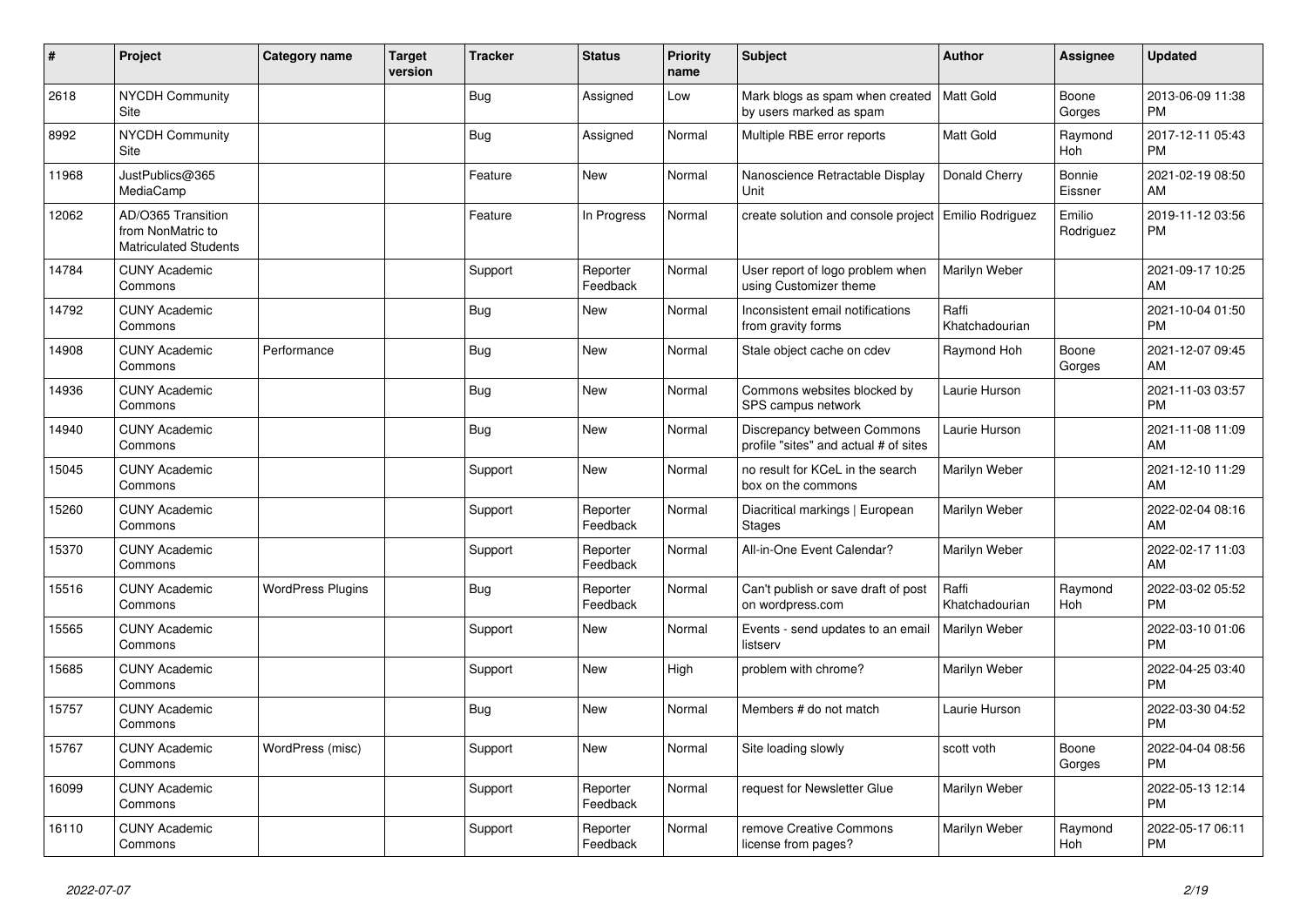| #     | Project                         | Category name                  | <b>Target</b><br>version | <b>Tracker</b> | <b>Status</b>        | <b>Priority</b><br>name | <b>Subject</b>                                                                             | <b>Author</b>           | Assignee            | <b>Updated</b>                |
|-------|---------------------------------|--------------------------------|--------------------------|----------------|----------------------|-------------------------|--------------------------------------------------------------------------------------------|-------------------------|---------------------|-------------------------------|
| 16177 | <b>CUNY Academic</b><br>Commons | Reply By Email                 |                          | <b>Bug</b>     | <b>New</b>           | Normal                  | Switch to Inbound mode for RBE                                                             | Raymond Hoh             | Raymond<br>Hoh      | 2022-05-30 04:32<br><b>PM</b> |
| 16245 | <b>CUNY Academic</b><br>Commons | WordPress (misc)               |                          | Bug            | Reporter<br>Feedback | Normal                  | Save Button missing on<br><b>WordPress Profile page</b>                                    | scott voth              | Raymond<br>Hoh      | 2022-06-16 03:09<br><b>PM</b> |
| 16255 | <b>CUNY Academic</b><br>Commons | WordPress (misc)               |                          | Bug            | New                  | Normal                  | Need to define 'MULTISITE'<br>constant in wp-config.php                                    | Raymond Hoh             |                     | 2022-06-19 09:31<br>AM        |
| 16290 | <b>CUNY Academic</b><br>Commons |                                |                          | Feature        | Reporter<br>Feedback | Normal                  | Add Table Of Contents Block<br>plug-in                                                     | Raffi<br>Khatchadourian |                     | 2022-06-24 10:26<br>AM        |
| 16294 | <b>CUNY Academic</b><br>Commons |                                |                          | Bug            | <b>New</b>           | Urgent                  | CAC is down                                                                                | Raffi<br>Khatchadourian |                     | 2022-06-27 02:00<br><b>PM</b> |
| 16307 | <b>CUNY Academic</b><br>Commons |                                |                          | <b>Bug</b>     | <b>New</b>           | Normal                  | Add brief messaging to<br>accept/decline group membership<br>requests                      | Matt Gold               | Boone<br>Gorges     | 2022-06-27 06:13<br><b>PM</b> |
| 16314 | <b>CUNY Academic</b><br>Commons | <b>WordPress Plugins</b>       |                          | Feature        | New                  | Normal                  | Install Multicollab plug-in?                                                               | Raffi<br>Khatchadourian |                     | 2022-06-29 03:44<br><b>PM</b> |
| 16318 | <b>CUNY Academic</b><br>Commons |                                |                          | <b>Bug</b>     | New                  | Normal                  | Unable to Access block editor or<br>embed YouTube videos in new<br>pages, in one site only | <b>Syelle Graves</b>    |                     | 2022-07-01 06:53<br><b>PM</b> |
| 16332 | <b>CUNY Academic</b><br>Commons |                                |                          | Feature        | <b>New</b>           | Normal                  | Refining the OER Tag: Remove<br>OER tag option from Creation<br>Process                    | Laurie Hurson           |                     | 2022-07-05 01:07<br><b>PM</b> |
| 16335 | <b>CUNY Academic</b><br>Commons |                                |                          | Feature        | <b>New</b>           | Normal                  | Revisiting options and functions of<br>Creative Commons license widget                     | Laurie Hurson           |                     | 2022-07-06 11:17<br>AM        |
| 10439 | <b>CUNY Academic</b><br>Commons | Design                         | 2.1.0                    | Design/UX      | New                  | Normal                  | Create Style Guide for Commons                                                             | Sonja Leix              | Sara Cannon         | 2022-06-28 01:43<br><b>PM</b> |
| 13891 | <b>CUNY Academic</b><br>Commons | Internal Tools and<br>Workflow | 2.1.0                    | Feature        | New                  | Normal                  | Migrate automated linting to<br>GitHub Actions                                             | Boone Gorges            | Jeremy Felt         | 2022-06-29 11:13<br>AM        |
| 13946 | <b>CUNY Academic</b><br>Commons | <b>WordPress Plugins</b>       | 2.1.0                    | Support        | Assigned             | Normal                  | Custom Embed handler For<br>OneDrive files                                                 | scott voth              | Raymond<br>Hoh      | 2022-05-26 10:46<br>AM        |
| 15194 | <b>CUNY Academic</b><br>Commons | Internal Tools and<br>Workflow | 2.1.0                    | Feature        | <b>New</b>           | Normal                  | PHPCS sniff for un-restored<br>switch to blog() calls                                      | Boone Gorges            | Jeremy Felt         | 2022-05-26 10:45<br>AM        |
| 15883 | <b>CUNY Academic</b><br>Commons |                                | 2.1.0                    | Feature        | <b>New</b>           | Normal                  | Release BPGES update                                                                       | Boone Gorges            | Boone<br>Gorges     | 2022-05-26 10:39<br>AM        |
| 58    | <b>CUNY Academic</b><br>Commons | BuddyPress (misc)              | Future<br>release        | Feature        | Assigned             | Low                     | Make member search sortable by<br>last name                                                | Roberta Brody           | Boone<br>Gorges     | 2010-08-26 02:38<br><b>PM</b> |
| 287   | <b>CUNY Academic</b><br>Commons | WordPress (misc)               | Future<br>release        | Feature        | Assigned             | Normal                  | Create troubleshooting tool for<br>account sign-up                                         | Matt Gold               | Boone<br>Gorges     | 2015-11-09 06:17<br>PM        |
| 308   | <b>CUNY Academic</b><br>Commons | Registration                   | Future<br>release        | Feature        | New                  | Normal                  | Group recommendations for<br>signup process                                                | Boone Gorges            | Samantha<br>Raddatz | 2015-11-09 05:07<br><b>PM</b> |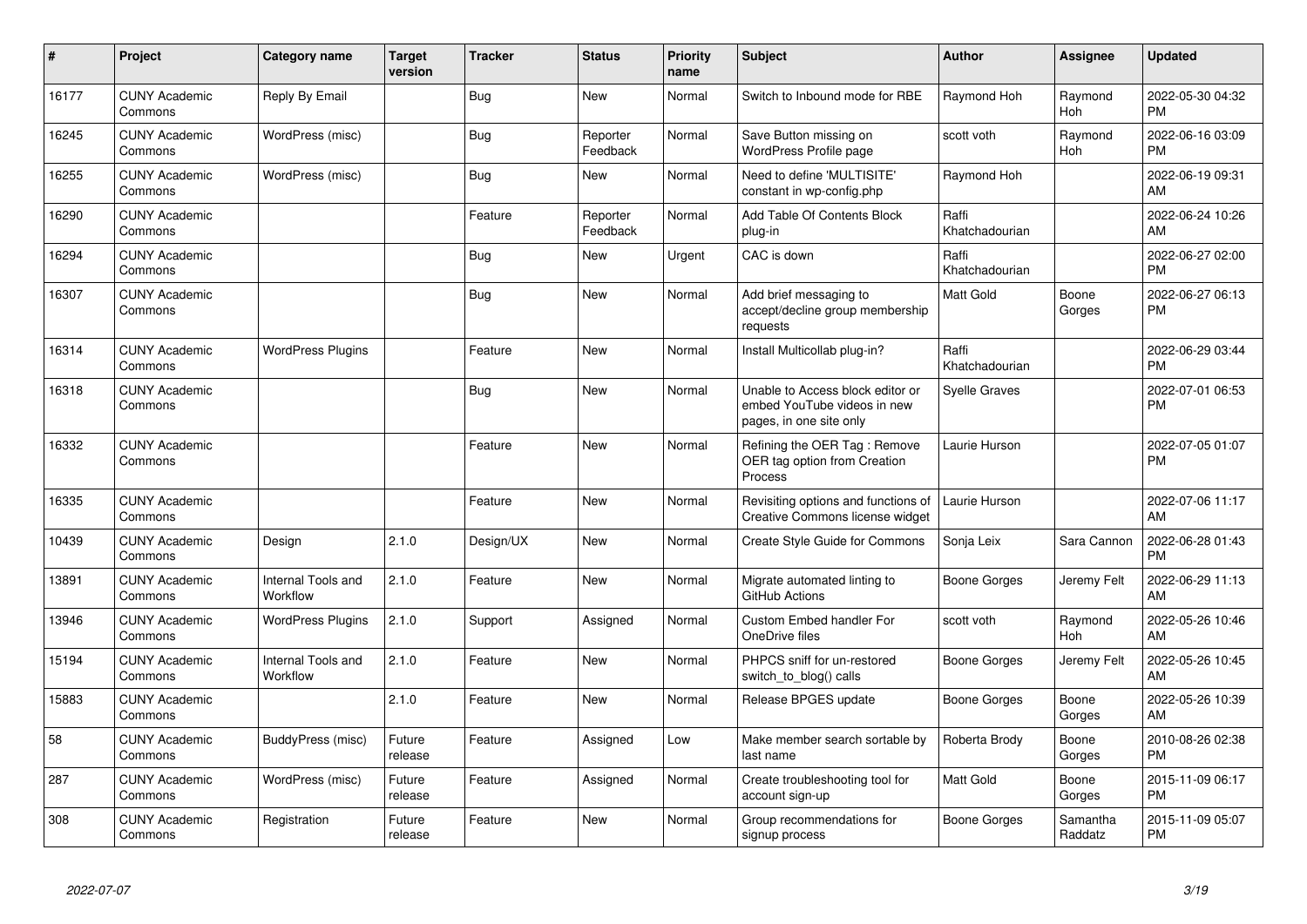| #   | Project                         | <b>Category name</b>       | <b>Target</b><br>version | <b>Tracker</b> | <b>Status</b> | <b>Priority</b><br>name | <b>Subject</b>                                                                | Author              | <b>Assignee</b>     | <b>Updated</b>                |
|-----|---------------------------------|----------------------------|--------------------------|----------------|---------------|-------------------------|-------------------------------------------------------------------------------|---------------------|---------------------|-------------------------------|
| 310 | <b>CUNY Academic</b><br>Commons | BuddyPress (misc)          | Future<br>release        | Feature        | Assigned      | Low                     | <b>Friend Request Email</b>                                                   | <b>Matt Gold</b>    | Samantha<br>Raddatz | 2015-11-09 05:08<br><b>PM</b> |
| 333 | <b>CUNY Academic</b><br>Commons | <b>Email Notifications</b> | Future<br>release        | Feature        | Assigned      | Low                     | Delay Forum Notification Email<br>Delivery Until After Editing Period<br>Ends | <b>Matt Gold</b>    | Raymond<br>Hoh      | 2015-11-09 06:01<br><b>PM</b> |
| 364 | <b>CUNY Academic</b><br>Commons | <b>WordPress Plugins</b>   | Future<br>release        | Feature        | New           | Normal                  | <b>Bulletin Board</b>                                                         | <b>Matt Gold</b>    |                     | 2015-01-05 08:50<br><b>PM</b> |
| 365 | <b>CUNY Academic</b><br>Commons | WordPress (misc)           | Future<br>release        | Feature        | Assigned      | Normal                  | <b>Create Mouseover Tooltips</b><br>throughout Site                           | Matt Gold           | Chris Stein         | 2015-11-09 06:18<br><b>PM</b> |
| 370 | <b>CUNY Academic</b><br>Commons | Registration               | Future<br>release        | Feature        | Assigned      | High                    | <b>Guest Accounts</b>                                                         | <b>Matt Gold</b>    | Matt Gold           | 2015-04-09 09:33<br><b>PM</b> |
| 377 | <b>CUNY Academic</b><br>Commons | BuddyPress (misc)          | Future<br>release        | Feature        | Assigned      | Normal                  | Like buttons                                                                  | <b>Matt Gold</b>    | Boone<br>Gorges     | 2010-11-16 05:13<br><b>PM</b> |
| 412 | <b>CUNY Academic</b><br>Commons | <b>WordPress Themes</b>    | Future<br>release        | Feature        | Assigned      | Normal                  | <b>Featured Themes</b>                                                        | Matt Gold           | Dominic<br>Giglio   | 2015-01-05 08:44<br><b>PM</b> |
| 435 | <b>CUNY Academic</b><br>Commons | BuddyPress (misc)          | Future<br>release        | Feature        | Assigned      | Normal                  | Include Avatar Images in Forum<br><b>Post Notification Emails</b>             | <b>Matt Gold</b>    | Boone<br>Gorges     | 2010-12-08 12:40<br><b>PM</b> |
| 481 | <b>CUNY Academic</b><br>Commons | Groups (misc)              | Future<br>release        | Feature        | Assigned      | Normal                  | ability to archive inactive groups<br>and blogs                               | Michael Mandiberg   | Samantha<br>Raddatz | 2015-11-09 05:56<br><b>PM</b> |
| 497 | <b>CUNY Academic</b><br>Commons | <b>WordPress Plugins</b>   | Future<br>release        | Feature        | Assigned      | Normal                  | Drag and Drop Ordering on<br><b>Gallery Post Plugin</b>                       | <b>Matt Gold</b>    | Ron Rennick         | 2015-11-09 06:18<br><b>PM</b> |
| 500 | <b>CUNY Academic</b><br>Commons | BuddyPress (misc)          | Future<br>release        | Feature        | Assigned      | Normal                  | <b>Export Group Data</b>                                                      | Matt Gold           | Boone<br>Gorges     | 2010-12-19 12:09<br><b>PM</b> |
| 519 | <b>CUNY Academic</b><br>Commons | <b>BuddyPress Docs</b>     | Future<br>release        | Feature        | Assigned      | Low                     | TOC for individual docs - for new<br>BP "wiki-like" plugin                    | scott voth          | Boone<br>Gorges     | 2015-11-09 05:54<br><b>PM</b> |
| 554 | <b>CUNY Academic</b><br>Commons | BuddyPress (misc)          | Future<br>release        | Feature        | Assigned      | Normal                  | Add Trackback notifications to<br>site-wide activity feed                     | <b>Matt Gold</b>    | Boone<br>Gorges     | 2015-11-09 06:19<br><b>PM</b> |
| 585 | <b>CUNY Academic</b><br>Commons | Group Forums               | Future<br>release        | Feature        | Assigned      | Normal                  | Merge Forum Topics                                                            | Sarah Morgano       | Boone<br>Gorges     | 2011-07-06 04:11<br><b>PM</b> |
| 599 | <b>CUNY Academic</b><br>Commons | BuddyPress (misc)          | Future<br>release        | Feature        | Assigned      | Normal                  | Consider adding rating plugins for<br><b>BuddyPress/BBPress</b>               | <b>Matt Gold</b>    | Boone<br>Gorges     | 2011-08-22 06:50<br><b>PM</b> |
| 618 | <b>CUNY Academic</b><br>Commons | <b>BuddyPress Docs</b>     | Future<br>release        | Feature        | Assigned      | Normal                  | BuddyPress Docs: export formats                                               | <b>Boone Gorges</b> | Boone<br>Gorges     | 2015-11-09 05:38<br><b>PM</b> |
| 635 | <b>CUNY Academic</b><br>Commons | BuddyPress (misc)          | Future<br>release        | Feature        | Assigned      | Normal                  | Big Blue Button -<br>Videoconferencing in Groups and<br><b>Blogs</b>          | Matt Gold           | Boone<br>Gorges     | 2011-03-14 03:24<br><b>PM</b> |
| 653 | <b>CUNY Academic</b><br>Commons | Group Blogs                | Future<br>release        | Feature        | Assigned      | Normal                  | Redesign Integration of Groups<br>and Blogs                                   | Matt Gold           | Samantha<br>Raddatz | 2015-11-09 05:40<br><b>PM</b> |
| 658 | <b>CUNY Academic</b><br>Commons | <b>WordPress Plugins</b>   | Future<br>release        | Feature        | Assigned      | Normal                  | Rebulid Sitewide Tag Suggestion                                               | Matt Gold           | Boone<br>Gorges     | 2015-01-05 08:47<br><b>PM</b> |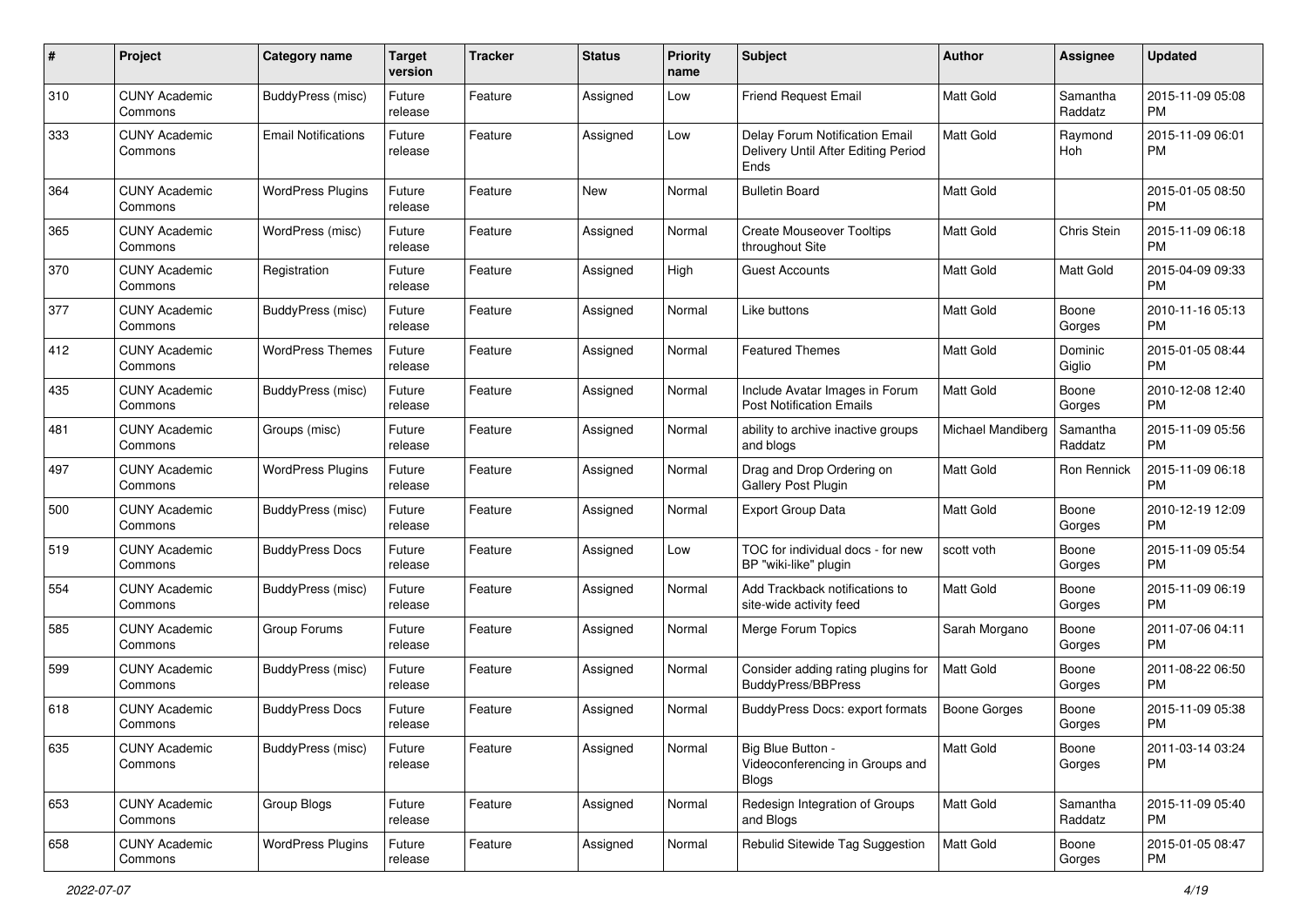| #    | <b>Project</b>                  | <b>Category name</b>     | <b>Target</b><br>version | <b>Tracker</b> | <b>Status</b>        | <b>Priority</b><br>name | <b>Subject</b>                                                                | <b>Author</b>       | Assignee            | <b>Updated</b>                |
|------|---------------------------------|--------------------------|--------------------------|----------------|----------------------|-------------------------|-------------------------------------------------------------------------------|---------------------|---------------------|-------------------------------|
| 860  | <b>CUNY Academic</b><br>Commons | Design                   | Future<br>release        | Design/UX      | Assigned             | Normal                  | <b>Standardize Button Treatment</b><br>Across the Commons                     | Chris Stein         | Chris Stein         | 2014-05-01 09:45<br>AM        |
| 940  | <b>CUNY Academic</b><br>Commons | Redmine                  | Future<br>release        | Feature        | Assigned             | Low                     | Communication with users after<br>releases                                    | <b>Matt Gold</b>    | Dominic<br>Giglio   | 2012-09-09 04:36<br><b>PM</b> |
| 1105 | <b>CUNY Academic</b><br>Commons | WordPress (misc)         | Future<br>release        | Feature        | Assigned             | Normal                  | Rephrase Blog Privacy Options                                                 | <b>Matt Gold</b>    | Samantha<br>Raddatz | 2015-11-09 06:19<br><b>PM</b> |
| 1165 | <b>CUNY Academic</b><br>Commons | <b>Email Invitations</b> | Future<br>release        | Feature        | Assigned             | Low                     | Allow saved lists of invitees under<br>Send Invites                           | Boone Gorges        | Boone<br>Gorges     | 2015-11-09 06:03<br><b>PM</b> |
| 1166 | <b>CUNY Academic</b><br>Commons | <b>Email Invitations</b> | Future<br>release        | Feature        | New                  | Low                     | Better organizational tools for Sent   Boone Gorges<br>Invites                |                     | Boone<br>Gorges     | 2015-11-09 06:02<br><b>PM</b> |
| 1167 | <b>CUNY Academic</b><br>Commons | <b>Email Invitations</b> | Future<br>release        | Feature        | New                  | Low                     | Allow email invitations to be resent   Boone Gorges                           |                     | Boone<br>Gorges     | 2015-11-12 12:53<br>AM        |
| 1192 | <b>CUNY Academic</b><br>Commons | <b>Group Files</b>       | Future<br>release        | Feature        | Assigned             | Low                     | When posting group files, allow<br>users to add a category without<br>saving  | <b>Matt Gold</b>    | Raymond<br>Hoh      | 2015-11-09 05:53<br><b>PM</b> |
| 1417 | <b>CUNY Academic</b><br>Commons | <b>BuddyPress Docs</b>   | Future<br>release        | Feature        | Assigned             | Low                     | <b>Bulk actions for BuddyPress Docs</b>                                       | <b>Boone Gorges</b> | Boone<br>Gorges     | 2016-10-17 10:41<br><b>PM</b> |
| 1422 | <b>CUNY Academic</b><br>Commons | <b>BuddyPress Docs</b>   | Future<br>release        | Feature        | Assigned             | Normal                  | Make "created Doc" activity icons<br>non-mini                                 | Boone Gorges        | Boone<br>Gorges     | 2015-11-09 05:48<br><b>PM</b> |
| 1423 | <b>CUNY Academic</b><br>Commons | <b>BuddyPress</b> (misc) | Future<br>release        | Feature        | Assigned             | Low                     | Show an avatar for pingback<br>comment activity items                         | Boone Gorges        | <b>Tahir Butt</b>   | 2016-10-24 12:03<br><b>PM</b> |
| 1456 | <b>CUNY Academic</b><br>Commons | Group Invitations        | Future<br>release        | Feature        | Reporter<br>Feedback | Low                     | Invite to Group Button from Profile<br>Field                                  | Matt Gold           | Samantha<br>Raddatz | 2015-11-09 05:59<br><b>PM</b> |
| 1460 | <b>CUNY Academic</b><br>Commons | Analytics                | Future<br>release        | Feature        | Assigned             | Normal                  | <b>Update System Report</b>                                                   | <b>Brian Foote</b>  | Boone<br>Gorges     | 2015-11-09 06:13<br><b>PM</b> |
| 1508 | <b>CUNY Academic</b><br>Commons | WordPress (misc)         | Future<br>release        | Feature        | Assigned             | Normal                  | Share login cookies across<br>mapped domains                                  | Boone Gorges        | Boone<br>Gorges     | 2012-07-02 12:12<br><b>PM</b> |
| 1544 | <b>CUNY Academic</b><br>Commons | Groups (misc)            | Future<br>release        | Feature        | Reporter<br>Feedback | Normal                  | Group Filtering and Sorting                                                   | <b>Matt Gold</b>    | Chris Stein         | 2019-03-01 02:25<br><b>PM</b> |
| 1562 | <b>CUNY Academic</b><br>Commons | <b>WordPress Plugins</b> | Future<br>release        | Feature        | Assigned             | Low                     | Play with NYT Collaborative<br><b>Authoring Tool</b>                          | <b>Matt Gold</b>    | Boone<br>Gorges     | 2015-01-05 08:47<br><b>PM</b> |
| 1744 | <b>CUNY Academic</b><br>Commons | <b>BuddyPress Docs</b>   | Future<br>release        | Feature        | Assigned             | Normal                  | Spreadsheet-style Docs                                                        | Boone Gorges        | Boone<br>Gorges     | 2015-11-09 06:13<br><b>PM</b> |
| 1888 | <b>CUNY Academic</b><br>Commons | Home Page                | Future<br>release        | Feature        | Assigned             | Normal                  | Refactor BP MPO Activity Filter to<br>support proper pagination               | Sarah Morgano       | Boone<br>Gorges     | 2014-05-01 07:11<br><b>PM</b> |
| 1983 | <b>CUNY Academic</b><br>Commons | Home Page                | Future<br>release        | Feature        | Assigned             | Low                     | Media Library integration with<br>Featured Content plugin                     | Boone Gorges        | Dominic<br>Giglio   | 2014-03-17 10:34<br>AM        |
| 2013 | <b>CUNY Academic</b><br>Commons | Public Portfolio         | Future<br>release        | Feature        | Assigned             | Low                     | Have Profile Privacy Options show   Matt Gold<br>up only for filled-in fields |                     | Boone<br>Gorges     | 2015-11-09 06:09<br><b>PM</b> |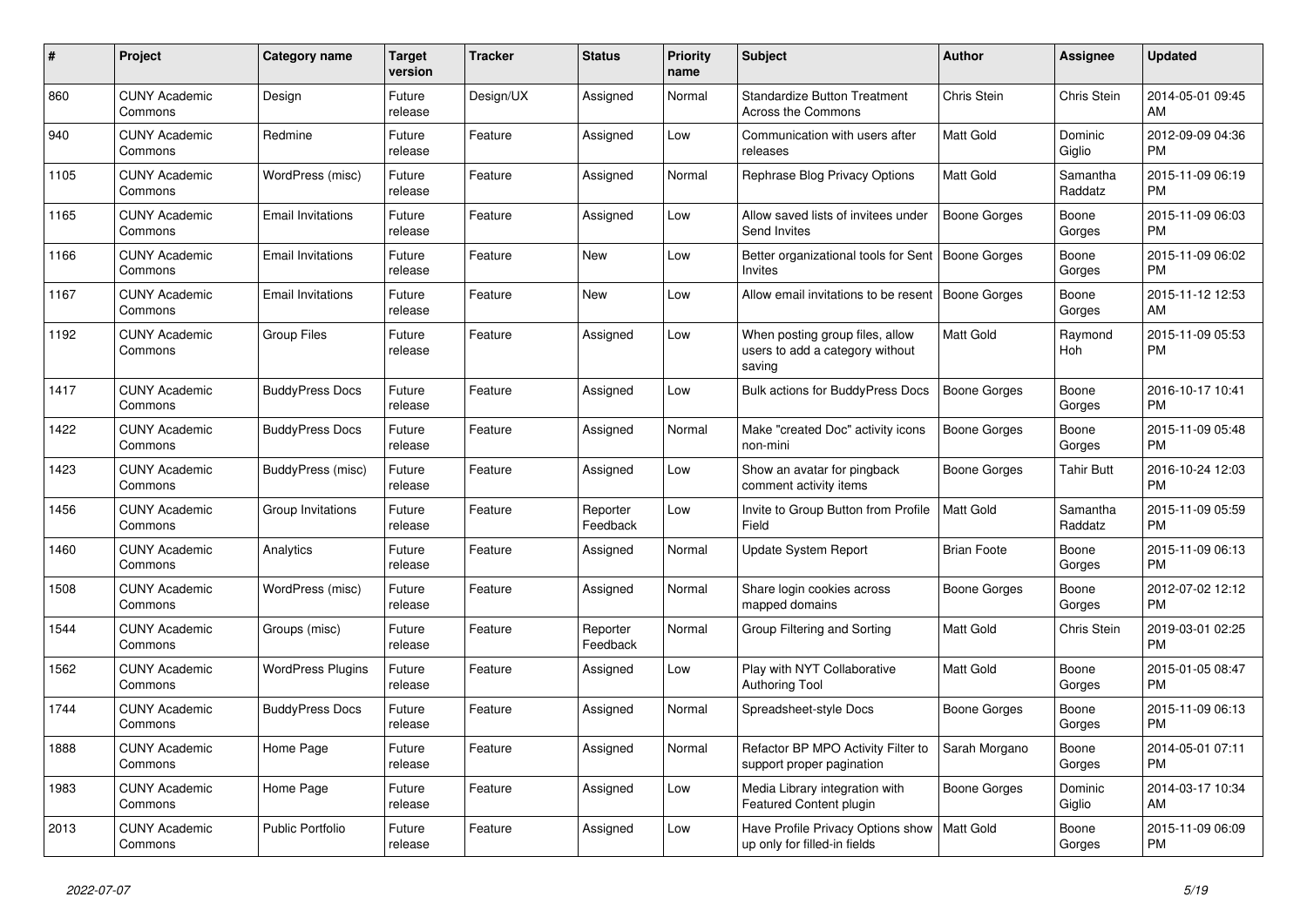| #    | Project                         | <b>Category name</b>     | <b>Target</b><br>version | <b>Tracker</b> | <b>Status</b> | <b>Priority</b><br>name | <b>Subject</b>                                                              | Author              | <b>Assignee</b>   | <b>Updated</b>                |
|------|---------------------------------|--------------------------|--------------------------|----------------|---------------|-------------------------|-----------------------------------------------------------------------------|---------------------|-------------------|-------------------------------|
| 2167 | <b>CUNY Academic</b><br>Commons | WordPress (misc)         | Future<br>release        | <b>Bug</b>     | Assigned      | Normal                  | <b>CAC-Livestream Plugin Issues</b>                                         | Michael Smith       | Dominic<br>Giglio | 2015-01-02 03:06<br><b>PM</b> |
| 2223 | <b>CUNY Academic</b><br>Commons | <b>WordPress Plugins</b> | Future<br>release        | Feature        | Assigned      | Low                     | Add Participad to the CUNY<br><b>Academic Commons</b>                       | <b>Matt Gold</b>    | Boone<br>Gorges   | 2014-09-17 10:03<br><b>PM</b> |
| 2325 | <b>CUNY Academic</b><br>Commons | BuddyPress (misc)        | Future<br>release        | Feature        | Assigned      | Low                     | Profile should have separate fields<br>for first/last names                 | local admin         | Boone<br>Gorges   | 2015-11-09 06:09<br><b>PM</b> |
| 2523 | <b>CUNY Academic</b><br>Commons | <b>BuddyPress Docs</b>   | Future<br>release        | Feature        | Assigned      | Normal                  | Allow Users to Upload Images to<br><b>BP</b> Docs                           | Matt Gold           | Boone<br>Gorges   | 2015-11-09 06:14<br><b>PM</b> |
| 2610 | <b>CUNY Academic</b><br>Commons | Group Invitations        | Future<br>release        | Feature        | Assigned      | Low                     | Request: Custom invitation<br>message to group invites                      | local admin         | Boone<br>Gorges   | 2015-11-09 06:13<br><b>PM</b> |
| 2753 | <b>CUNY Academic</b><br>Commons | <b>Public Portfolio</b>  | Future<br>release        | Feature        | New           | Normal                  | Create actual actual tagification in<br>academic interests and other fields | Micki Kaufman       | Boone<br>Gorges   | 2015-01-05 08:52<br><b>PM</b> |
| 2754 | <b>CUNY Academic</b><br>Commons | Design                   | Future<br>release        | Feature        | Assigned      | Normal                  | Determine strategy for CAC logo<br>handling in top header                   | Micki Kaufman       | Chris Stein       | 2015-01-05 08:53<br><b>PM</b> |
| 2832 | <b>CUNY Academic</b><br>Commons | <b>Public Portfolio</b>  | Future<br>release        | Feature        | Assigned      | Normal                  | Improve interface for (not)<br>auto-linking profile fields                  | <b>Boone Gorges</b> | Chris Stein       | 2015-01-05 08:52<br><b>PM</b> |
| 2881 | <b>CUNY Academic</b><br>Commons | <b>Public Portfolio</b>  | Future<br>release        | Feature        | Assigned      | Normal                  | Redesign the UX for Profiles                                                | Chris Stein         | Chris Stein       | 2016-10-13 12:45<br><b>PM</b> |
| 3002 | <b>CUNY Academic</b><br>Commons | Search                   | Future<br>release        | Feature        | Assigned      | Normal                  | Overhaul CAC search by using<br>external search appliance                   | <b>Boone Gorges</b> | Boone<br>Gorges   | 2020-07-15 03:05<br><b>PM</b> |
| 3042 | <b>CUNY Academic</b><br>Commons | <b>Public Portfolio</b>  | Future<br>release        | Feature        | Assigned      | Normal                  | Browsing member interests                                                   | Matt Gold           | Boone<br>Gorges   | 2015-03-21 09:04<br><b>PM</b> |
| 3048 | <b>CUNY Academic</b><br>Commons | Public Portfolio         | Future<br>release        | Feature        | New           | Low                     | Images for rich text profile fields                                         | <b>Boone Gorges</b> | Boone<br>Gorges   | 2014-02-19 12:56<br><b>PM</b> |
| 3059 | <b>CUNY Academic</b><br>Commons | Group Forums             | Future<br>release        | Design/UX      | <b>New</b>    | Normal                  | Forum Post Permissable Content<br><b>Explanatory Text</b>                   | Chris Stein         | Chris Stein       | 2015-04-02 11:27<br>AM        |
| 3080 | <b>CUNY Academic</b><br>Commons | <b>Group Files</b>       | Future<br>release        | Feature        | Assigned      | Low                     | Create a system to keep track of<br>file changes                            | <b>Matt Gold</b>    | Boone<br>Gorges   | 2014-02-26 10:04<br><b>PM</b> |
| 3090 | <b>CUNY Academic</b><br>Commons | Twitter page             | Future<br>release        | Feature        | Assigned      | Normal                  | Prevent Retweets from showing<br>up on Commons twitter page                 | Matt Gold           | <b>Tahir Butt</b> | 2016-10-24 11:31<br>AM        |
| 3192 | <b>CUNY Academic</b><br>Commons | Group Forums             | Future<br>release        | Feature        | Assigned      | Normal                  | Customizable forum views for<br>bbPress 2.x group forums                    | <b>Boone Gorges</b> | Raymond<br>Hoh    | 2015-11-09 12:47<br><b>PM</b> |
| 3193 | <b>CUNY Academic</b><br>Commons | Group Forums             | Future<br>release        | Feature        | Assigned      | Normal                  | bbPress 2.x dynamic roles and<br><b>RBE</b>                                 | <b>Boone Gorges</b> | Boone<br>Gorges   | 2014-09-30 01:30<br>PM        |
| 3220 | <b>CUNY Academic</b><br>Commons | Public Portfolio         | Future<br>release        | Feature        | Assigned      | Normal                  | Add indent/outdent option to<br>Formatting Buttons on Profile<br>Page       | Matt Gold           | Boone<br>Gorges   | 2014-05-21 10:39<br><b>PM</b> |
| 3308 | <b>CUNY Academic</b><br>Commons | Group Invitations        | Future<br>release        | Feature        | Assigned      | Normal                  | Allow members to rescind group<br>invitations                               | Matt Gold           | Boone<br>Gorges   | 2015-04-01 08:53<br><b>PM</b> |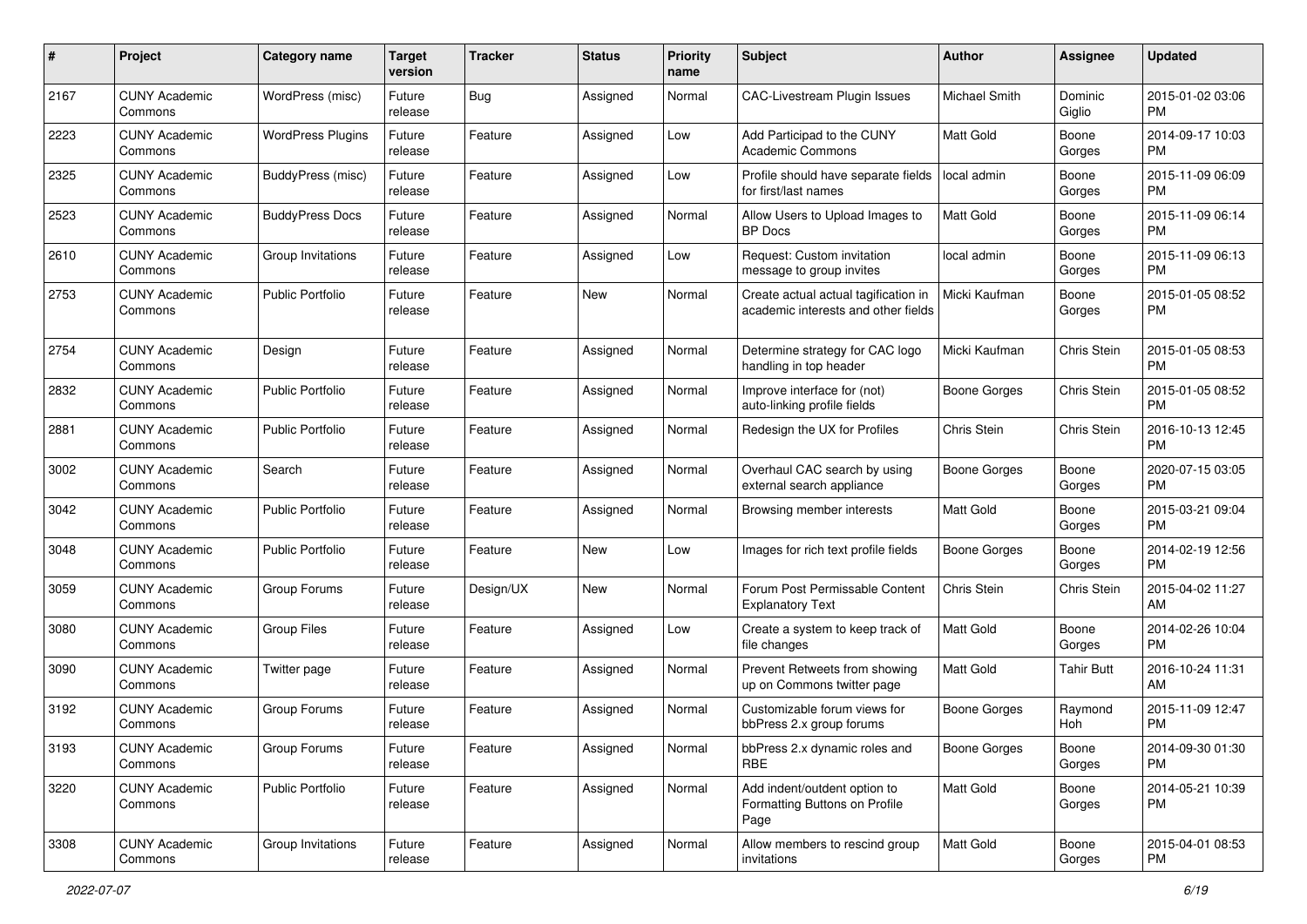| #    | <b>Project</b>                  | <b>Category name</b>     | <b>Target</b><br>version | <b>Tracker</b> | <b>Status</b> | <b>Priority</b><br>name | <b>Subject</b>                                                             | <b>Author</b>        | Assignee            | <b>Updated</b>                |
|------|---------------------------------|--------------------------|--------------------------|----------------|---------------|-------------------------|----------------------------------------------------------------------------|----------------------|---------------------|-------------------------------|
| 3330 | <b>CUNY Academic</b><br>Commons | My Commons               | Future<br>release        | Feature        | Assigned      | Normal                  | 'Commons Information" tool                                                 | Boone Gorges         | Chris Stein         | 2014-09-22 08:46<br><b>PM</b> |
| 3354 | <b>CUNY Academic</b><br>Commons | <b>Group Files</b>       | Future<br>release        | Feature        | Assigned      | Low                     | Allow Group Download of Multiple<br><b>Selected Files</b>                  | <b>Matt Gold</b>     | Chris Stein         | 2014-08-01 08:50<br>AM        |
| 3458 | <b>CUNY Academic</b><br>Commons | Groups (misc)            | Future<br>release        | Feature        | Assigned      | Normal                  | Filter Members of Group by<br>Campus                                       | <b>Michael Smith</b> | Samantha<br>Raddatz | 2014-09-26 08:32<br><b>PM</b> |
| 3473 | <b>CUNY Academic</b><br>Commons | User Experience          | Future<br>release        | Feature        | Assigned      | Normal                  | Commons profile: Add help info<br>about "Positions" replacing "title"      | Keith Miyake         | Samantha<br>Raddatz | 2015-11-09 02:28<br><b>PM</b> |
| 3475 | <b>CUNY Academic</b><br>Commons | Events                   | Future<br>release        | Feature        | Assigned      | Normal                  | Request to add plugin to<br>streamline room<br>booking/appointment booking | Naomi Barrettara     | Boone<br>Gorges     | 2014-12-01 05:14<br><b>PM</b> |
| 3492 | <b>CUNY Academic</b><br>Commons | <b>WordPress Themes</b>  | Future<br>release        | Support        | Assigned      | Normal                  | Add CBOX theme to the<br>Commons                                           | scott voth           | Raymond<br>Hoh      | 2014-10-08 05:55<br><b>PM</b> |
| 3517 | <b>CUNY Academic</b><br>Commons | My Commons               | Future<br>release        | Feature        | Assigned      | Normal                  | Mute/Unmute My Commons<br>updates                                          | <b>Matt Gold</b>     | Raymond<br>Hoh      | 2015-11-09 01:19<br><b>PM</b> |
| 3536 | <b>CUNY Academic</b><br>Commons | My Commons               | Future<br>release        | Feature        | Assigned      | Normal                  | Infinite Scroll on My Commons<br>page                                      | <b>Matt Gold</b>     | Raymond<br>Hoh      | 2015-04-13 04:42<br><b>PM</b> |
| 3577 | <b>CUNY Academic</b><br>Commons | My Commons               | Future<br>release        | Design/UX      | Assigned      | Normal                  | Replies to items in My Commons                                             | <b>Matt Gold</b>     | Raymond<br>Hoh      | 2015-04-09 05:19<br><b>PM</b> |
| 3580 | <b>CUNY Academic</b><br>Commons | <b>Group Blogs</b>       | Future<br>release        | Feature        | <b>New</b>    | Normal                  | Multiple blogs per group                                                   | Boone Gorges         | Boone<br>Gorges     | 2018-02-20 02:02<br><b>PM</b> |
| 3662 | <b>CUNY Academic</b><br>Commons | <b>SEO</b>               | Future<br>release        | Feature        | Assigned      | Normal                  | Duplicate Content/SEO/Google<br>issues                                     | <b>Matt Gold</b>     | Raymond<br>Hoh      | 2015-04-13 04:37<br><b>PM</b> |
| 3691 | <b>CUNY Academic</b><br>Commons | <b>WordPress Plugins</b> | Future<br>release        | Bug            | New           | Normal                  | <b>WPMU Domain Mapping</b><br>Debugging on cdev                            | Raymond Hoh          | Matt Gold           | 2014-12-12 09:04<br>AM        |
| 3759 | <b>CUNY Academic</b><br>Commons | WordPress (misc)         | Future<br>release        | Feature        | Assigned      | Normal                  | Review Interface for Adding Users<br>to Blogs                              | <b>Matt Gold</b>     | Boone<br>Gorges     | 2015-03-24 05:52<br><b>PM</b> |
| 3768 | <b>CUNY Academic</b><br>Commons | <b>Public Portfolio</b>  | Future<br>release        | Feature        | Assigned      | Normal                  | Institutions/Past positions on<br>public portfolios                        | <b>Matt Gold</b>     | Boone<br>Gorges     | 2018-04-23 10:44<br>AM        |
| 3770 | <b>CUNY Academic</b><br>Commons | <b>Public Portfolio</b>  | Future<br>release        | Feature        | Assigned      | Normal                  | Improve Layout/Formatting of<br>Positions Area on Public Portfolios        | <b>Matt Gold</b>     | Chris Stein         | 2015-04-01 09:17<br><b>PM</b> |
| 3939 | <b>CUNY Academic</b><br>Commons | <b>WordPress Plugins</b> | Future<br>release        | Bug            | Hold          | Normal                  | Activity stream support for<br>Co-Authors Plus plugin                      | Raymond Hoh          | Raymond<br>Hoh      | 2015-11-09 06:13<br><b>PM</b> |
| 4053 | <b>CUNY Academic</b><br>Commons | Events                   | Future<br>release        | Feature        | Assigned      | Normal                  | Create new tab for past events                                             | <b>Matt Gold</b>     | Boone<br>Gorges     | 2015-05-12 02:10<br><b>PM</b> |
| 4221 | <b>CUNY Academic</b><br>Commons | Group Forums             | Future<br>release        | Design/UX      | Assigned      | Normal                  | Add 'Number of Posts' display<br>option to Forum page                      | Samantha Raddatz     | Samantha<br>Raddatz | 2015-06-26 02:21<br><b>PM</b> |
| 4222 | <b>CUNY Academic</b><br>Commons | User Experience          | Future<br>release        | Design/UX      | <b>New</b>    | Normal                  | Add information to 'Delete<br>Account' page                                | Samantha Raddatz     | scott voth          | 2015-06-26 11:35<br>AM        |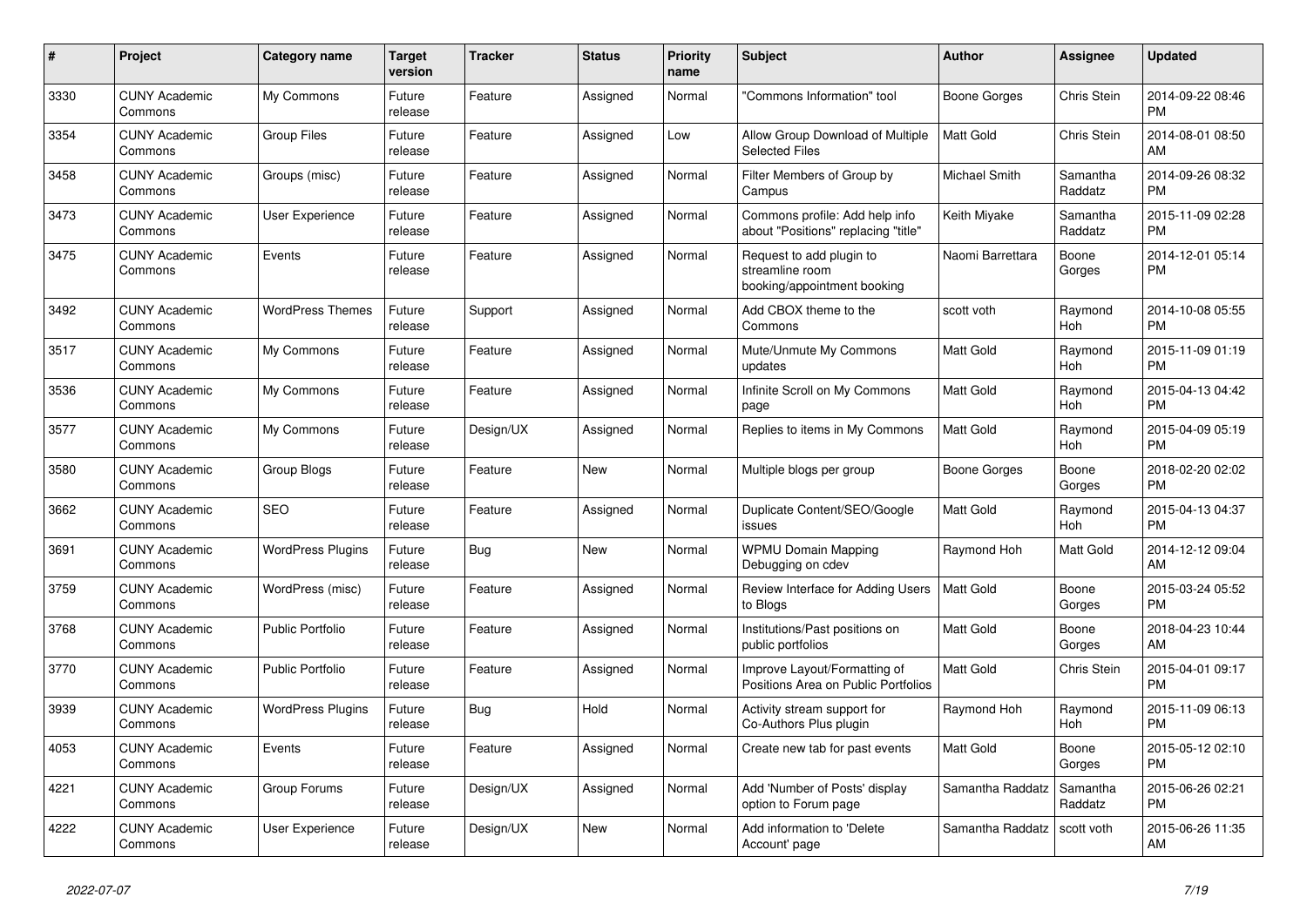| #    | <b>Project</b>                  | <b>Category name</b>    | <b>Target</b><br>version | <b>Tracker</b> | <b>Status</b> | <b>Priority</b><br>name | <b>Subject</b>                                                                    | <b>Author</b>           | Assignee            | <b>Updated</b>                |
|------|---------------------------------|-------------------------|--------------------------|----------------|---------------|-------------------------|-----------------------------------------------------------------------------------|-------------------------|---------------------|-------------------------------|
| 4225 | <b>CUNY Academic</b><br>Commons | <b>DiRT</b> Integration | Future<br>release        | Design/UX      | New           | Normal                  | Add information to DIRT page (in<br>Create a Group)                               | Samantha Raddatz        | Matt Gold           | 2015-06-26 03:14<br><b>PM</b> |
| 4226 | <b>CUNY Academic</b><br>Commons | <b>BuddyPress Docs</b>  | Future<br>release        | Design/UX      | New           | Normal                  | Add option to connect a Doc with a Samantha Raddatz<br>Group                      |                         | Samantha<br>Raddatz | 2015-09-09 04:08<br><b>PM</b> |
| 4238 | <b>CUNY Academic</b><br>Commons | Events                  | Future<br>release        | Feature        | Assigned      | Normal                  | Copy Events to Other Groups?                                                      | Matt Gold               | Boone<br>Gorges     | 2015-07-02 10:08<br>AM        |
| 4253 | <b>CUNY Academic</b><br>Commons | <b>Public Portfolio</b> | Future<br>release        | Design/UX      | <b>New</b>    | Normal                  | Encourage users to add portfolio<br>content                                       | Samantha Raddatz        | Samantha<br>Raddatz | 2015-07-07 11:32<br>AM        |
| 4388 | <b>CUNY Academic</b><br>Commons | WordPress (misc)        | Future<br>release        | Bug            | Assigned      | Normal                  | Repeated request for<br>authentication.                                           | Alice.Lynn<br>McMichael | Raymond<br>Hoh      | 2015-08-11 07:35<br><b>PM</b> |
| 4404 | <b>CUNY Academic</b><br>Commons | <b>Public Portfolio</b> | Future<br>release        | Design/UX      | Assigned      | Normal                  | Change color of permissions info<br>on portfolio editing interface                | Matt Gold               | Samantha<br>Raddatz | 2015-08-11 05:28<br><b>PM</b> |
| 4438 | <b>CUNY Academic</b><br>Commons | Events                  | Future<br>release        | <b>Bug</b>     | Assigned      | Normal                  | Events Calendar - Export<br><b>Recurring Events</b>                               | scott voth              | Daniel Jones        | 2016-05-23 04:25<br><b>PM</b> |
| 4481 | <b>CUNY Academic</b><br>Commons | Events                  | Future<br>release        | Feature        | <b>New</b>    | Normal                  | Group admins/mods should have<br>the ability to unlink an event from<br>the group | <b>Boone Gorges</b>     | Boone<br>Gorges     | 2017-04-24 03:53<br>PM        |
| 4535 | <b>CUNY Academic</b><br>Commons | My Commons              | Future<br>release        | <b>Bug</b>     | <b>New</b>    | Low                     | My Commons filter issue                                                           | scott voth              | Raymond<br>Hoh      | 2015-09-01 11:17<br>AM        |
| 4592 | <b>CUNY Academic</b><br>Commons | Events                  | Future<br>release        | Design/UX      | New           | Normal                  | Event Creation - Venue Dropdown<br>Slow                                           | Samantha Raddatz        | Boone<br>Gorges     | 2015-09-14 04:56<br><b>PM</b> |
| 4622 | <b>CUNY Academic</b><br>Commons | <b>Public Portfolio</b> | Future<br>release        | Design/UX      | New           | Normal                  | <b>Profile Visibility Settings</b>                                                | Samantha Raddatz        | Samantha<br>Raddatz | 2015-09-21 12:18<br><b>PM</b> |
| 4635 | <b>CUNY Academic</b><br>Commons | Authentication          | Future<br>release        | Feature        | New           | Normal                  | Allow non-WP authentication                                                       | Boone Gorges            | Sonja Leix          | 2019-03-01 02:05<br><b>PM</b> |
| 4661 | <b>CUNY Academic</b><br>Commons | <b>User Experience</b>  | Future<br>release        | Bug            | Assigned      | Normal                  | <b>Simplify Events text</b>                                                       | <b>Matt Gold</b>        | Samantha<br>Raddatz | 2015-10-02 09:06<br><b>PM</b> |
| 4903 | <b>CUNY Academic</b><br>Commons | Events                  | Future<br>release        | Design/UX      | Assigned      | Normal                  | Improving visual appearance of<br>event calendars                                 | <b>Matt Gold</b>        | Boone<br>Gorges     | 2016-10-13 11:51<br>AM        |
| 4980 | <b>CUNY Academic</b><br>Commons | Home Page               | Future<br>release        | Feature        | Assigned      | Normal                  | CAC Featured Content -- Adding<br>Randomization                                   | Matt Gold               | Boone<br>Gorges     | 2016-12-12 03:01<br><b>PM</b> |
| 5016 | <b>CUNY Academic</b><br>Commons | Events                  | Future<br>release        | Feature        | Assigned      | Low                     | Allow comments to be posted on<br>events                                          | <b>Matt Gold</b>        | Raymond<br>Hoh      | 2019-03-01 02:23<br><b>PM</b> |
| 5050 | <b>CUNY Academic</b><br>Commons | Social Paper            | Future<br>release        | Feature        | <b>New</b>    | Low                     | Making comments visible in SP<br>editing mode (SP suggestion #1)                  | Marilyn Weber           | Samantha<br>Raddatz | 2019-09-17 11:10<br><b>PM</b> |
| 5052 | <b>CUNY Academic</b><br>Commons | Social Paper            | Future<br>release        | Feature        | New           | Low                     | Sentence by sentence or line by<br>line comments (SP suggestion #3)               | Marilyn Weber           | Boone<br>Gorges     | 2016-02-11 10:24<br><b>PM</b> |
| 5053 | <b>CUNY Academic</b><br>Commons | Social Paper            | Future<br>release        | Feature        | <b>New</b>    | Low                     | Scrollable menu to add readers<br>(SP suggestion #4)                              | Marilyn Weber           | Samantha<br>Raddatz | 2016-04-21 05:21<br><b>PM</b> |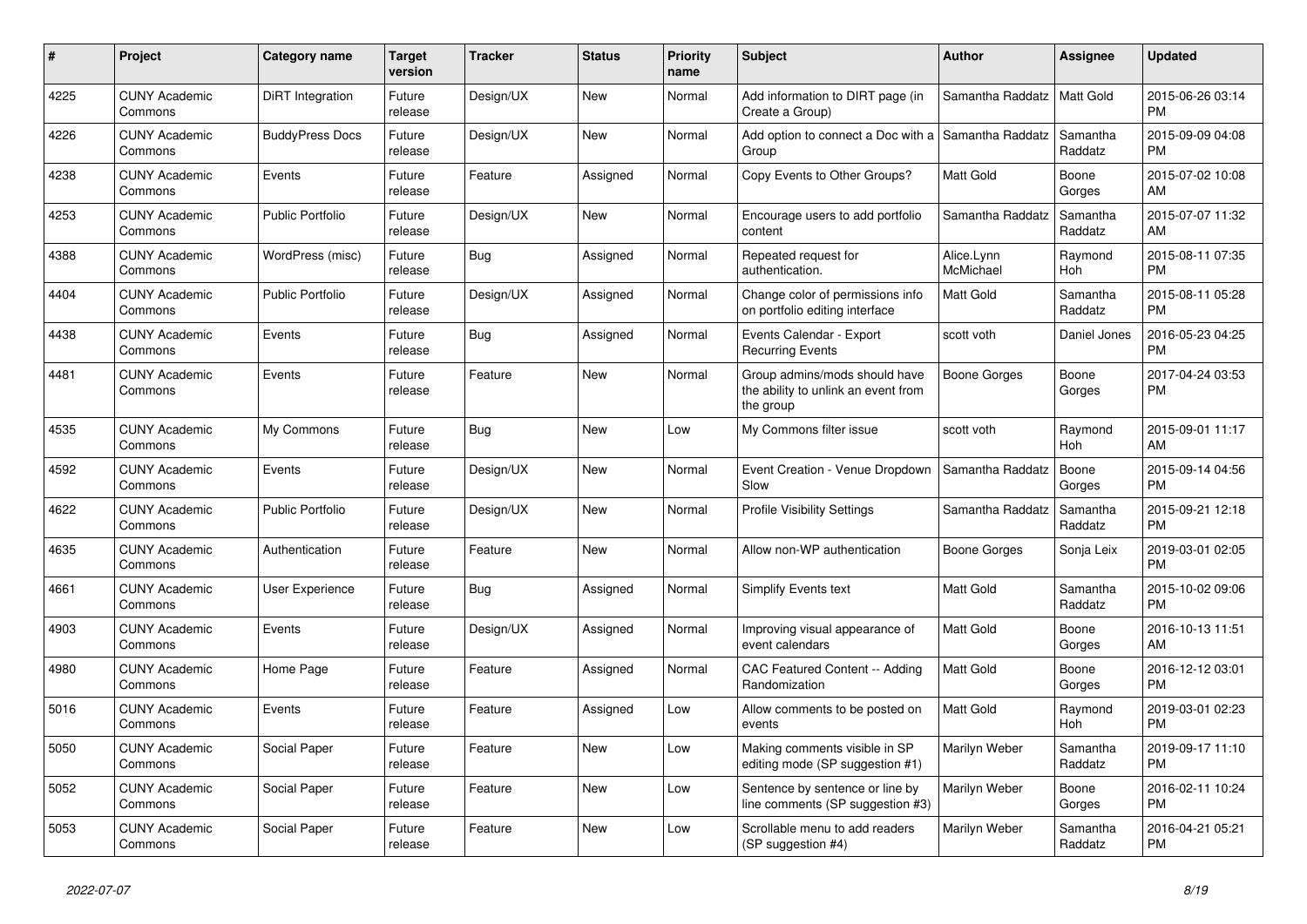| #    | <b>Project</b>                  | Category name             | <b>Target</b><br>version | <b>Tracker</b> | <b>Status</b>        | <b>Priority</b><br>name | Subject                                                                                                                                               | Author                  | Assignee            | <b>Updated</b>                |
|------|---------------------------------|---------------------------|--------------------------|----------------|----------------------|-------------------------|-------------------------------------------------------------------------------------------------------------------------------------------------------|-------------------------|---------------------|-------------------------------|
| 5058 | <b>CUNY Academic</b><br>Commons | Social Paper              | Future<br>release        | Feature        | <b>New</b>           | Low                     | Can there be a clearer signal that<br>even when comments have<br>already been made you add<br>comments by clicking on the side?<br>(SP suggestion #5) | Marilyn Weber           | Samantha<br>Raddatz | 2016-02-11 10:24<br><b>PM</b> |
| 5182 | <b>CUNY Academic</b><br>Commons | Social Paper              | Future<br>release        | Design/UX      | New                  | Normal                  | "Publishing" a private paper on<br>social paper?                                                                                                      | Raffi<br>Khatchadourian | Boone<br>Gorges     | 2016-10-13 04:12<br><b>PM</b> |
| 5183 | <b>CUNY Academic</b><br>Commons | Social Paper              | Future<br>release        | Design/UX      | New                  | Normal                  | Creating a new paper when<br>viewing an existing paper                                                                                                | Raffi<br>Khatchadourian | Samantha<br>Raddatz | 2016-02-02 12:09<br><b>PM</b> |
| 5199 | <b>CUNY Academic</b><br>Commons | Social Paper              | Future<br>release        | Feature        | <b>New</b>           | Normal                  | add tables to the SP editor                                                                                                                           | Marilyn Weber           |                     | 2016-10-24 11:27<br>AM        |
| 5205 | <b>CUNY Academic</b><br>Commons | Social Paper              | Future<br>release        | Feature        | <b>New</b>           | Normal                  | Social Paper folders                                                                                                                                  | Marilyn Weber           |                     | 2016-02-11 10:24<br><b>PM</b> |
| 5225 | <b>CUNY Academic</b><br>Commons | Registration              | Future<br>release        | Feature        | Assigned             | Normal                  | On-boarding Issues                                                                                                                                    | Luke Waltzer            | Samantha<br>Raddatz | 2016-02-12 02:58<br><b>PM</b> |
| 5234 | <b>CUNY Academic</b><br>Commons | Membership                | Future<br>release        | Feature        | Assigned             | Normal                  | Write Unconfirmed patch for WP                                                                                                                        | <b>Boone Gorges</b>     | Boone<br>Gorges     | 2016-10-24 11:18<br>AM        |
| 5268 | <b>CUNY Academic</b><br>Commons | Group Forums              | Future<br>release        | Bug            | Assigned             | Normal                  | Long-time to post to multiple<br>groups                                                                                                               | Luke Waltzer            | Daniel Jones        | 2016-09-07 06:31<br><b>PM</b> |
| 5282 | <b>CUNY Academic</b><br>Commons | Social Paper              | Future<br>release        | Bug            | New                  | Normal                  | Replying via email directs to paper   Marilyn Weber<br>but not individual comment.                                                                    |                         | Raymond<br>Hoh      | 2016-03-02 01:48<br><b>PM</b> |
| 5316 | <b>CUNY Academic</b><br>Commons | User Experience           | Future<br>release        | Feature        | Assigned             | Normal                  | Prompt user email address<br>updates                                                                                                                  | <b>Matt Gold</b>        | Stephen Real        | 2016-12-21 03:30<br><b>PM</b> |
| 5397 | <b>CUNY Academic</b><br>Commons | Social Paper              | Future<br>release        | Feature        | New                  | Normal                  | frustrating to have to<br>enable/disable in SP                                                                                                        | Marilyn Weber           | Samantha<br>Raddatz | 2016-04-20 03:39<br><b>PM</b> |
| 5488 | <b>CUNY Academic</b><br>Commons | Social Paper              | Future<br>release        | Bug            | <b>New</b>           | Normal                  | Add a "last edited by" field to<br>Social Paper group directories                                                                                     | Boone Gorges            |                     | 2016-04-21 10:05<br><b>PM</b> |
| 5489 | <b>CUNY Academic</b><br>Commons | Social Paper              | Future<br>release        | Feature        | New                  | Normal                  | Asc/desc sorting for Social Paper<br>directories                                                                                                      | Boone Gorges            |                     | 2016-04-21 10:06<br><b>PM</b> |
| 5581 | <b>CUNY Academic</b><br>Commons | Analytics                 | Future<br>release        | Feature        | Assigned             | Normal                  | <b>Explore alternatives to Google</b><br>Analytics                                                                                                    | <b>Matt Gold</b>        | Valerie<br>Townsend | 2020-04-17 03:12<br><b>PM</b> |
| 5691 | <b>CUNY Academic</b><br>Commons | <b>Blogs (BuddyPress)</b> | Future<br>release        | Bug            | Assigned             | High                    | Differing numbers on Sites display                                                                                                                    | <b>Matt Gold</b>        | Raymond<br>Hoh      | 2016-06-13 01:37<br><b>PM</b> |
| 5696 | <b>CUNY Academic</b><br>Commons | Events                    | Future<br>release        | Feature        | Assigned             | Normal                  | Events Calendar - display options /   Matt Gold<br>calendar aggregation                                                                               |                         | Boone<br>Gorges     | 2016-10-13 11:44<br>AM        |
| 5826 | <b>CUNY Academic</b><br>Commons | <b>WordPress Plugins</b>  | Future<br>release        | Support        | Reporter<br>Feedback | Normal                  | Remove Subscription Options<br>plugin from directory                                                                                                  | Sarah Morgano           | Sarah<br>Morgano    | 2016-10-21 04:14<br><b>PM</b> |
| 5827 | <b>CUNY Academic</b><br>Commons | <b>Public Portfolio</b>   | Future<br>release        | Bug            | Assigned             | Normal                  | Academic Interests square bracket   scott voth<br>links not working                                                                                   |                         | Chris Stein         | 2016-08-11 11:59<br><b>PM</b> |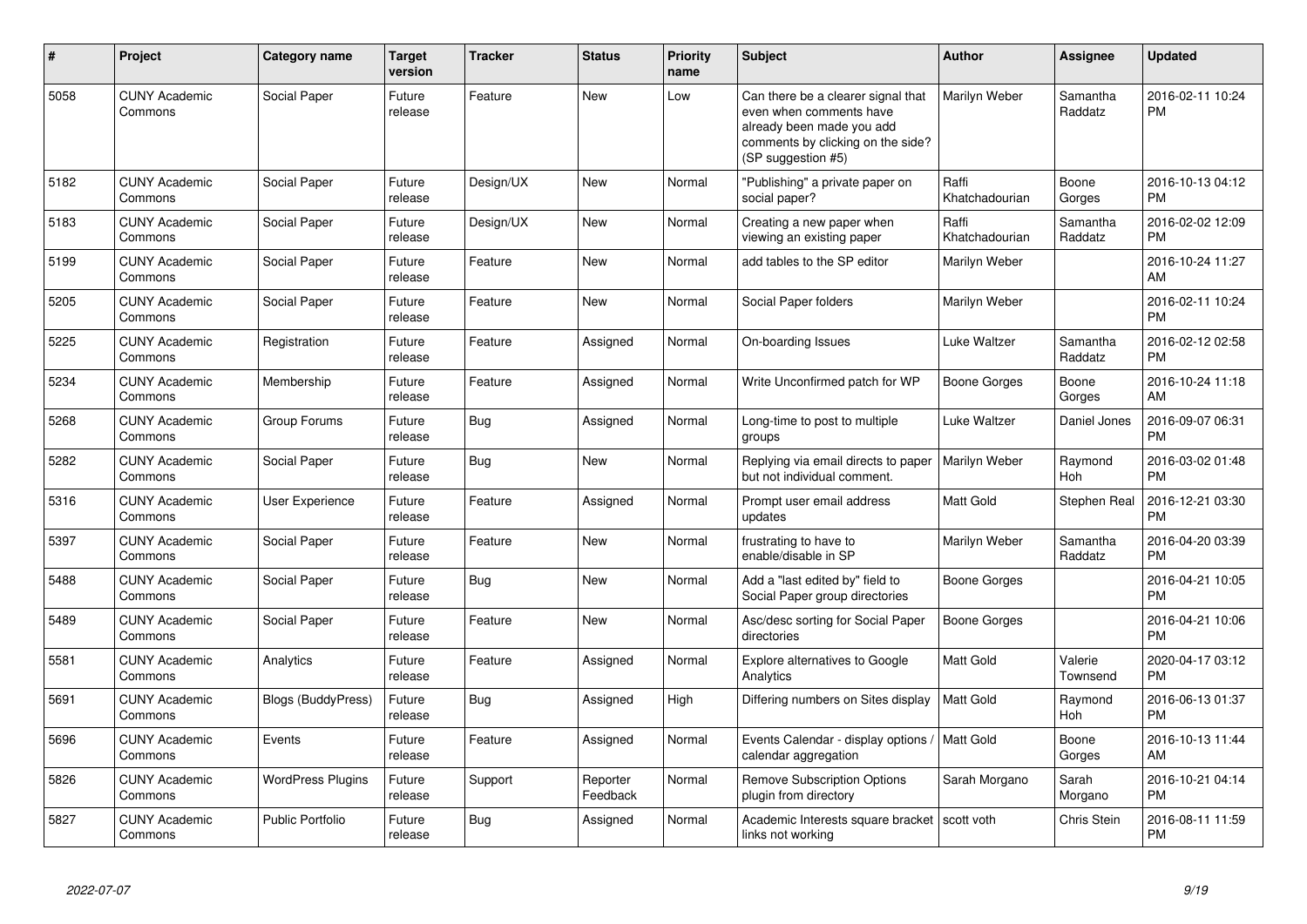| #    | Project                         | <b>Category name</b>       | <b>Target</b><br>version | <b>Tracker</b> | <b>Status</b>        | <b>Priority</b><br>name | Subject                                                                                   | Author                  | Assignee           | <b>Updated</b>                |
|------|---------------------------------|----------------------------|--------------------------|----------------|----------------------|-------------------------|-------------------------------------------------------------------------------------------|-------------------------|--------------------|-------------------------------|
| 5955 | <b>CUNY Academic</b><br>Commons | Outreach                   | Future<br>release        | Feature        | Assigned             | Normal                  | Create auto-newsletter for<br>commons members                                             | <b>Matt Gold</b>        | Luke Waltzer       | 2016-08-30 10:34<br>AM        |
| 5992 | <b>CUNY Academic</b><br>Commons | <b>Email Notifications</b> | Future<br>release        | Feature        | New                  | Normal                  | Changing the From line of<br>autogenerated blog emails                                    | Marilyn Weber           |                    | 2018-09-27 05:19<br><b>PM</b> |
| 6014 | CUNY Academic<br>Commons        | Publicity                  | Future<br>release        | Publicity      | Reporter<br>Feedback | Normal                  | Google search listing                                                                     | <b>Matt Gold</b>        | Boone<br>Gorges    | 2016-09-21 03:48<br><b>PM</b> |
| 6078 | <b>CUNY Academic</b><br>Commons | <b>Blogs (BuddyPress)</b>  | Future<br>release        | Feature        | New                  | Normal                  | <b>Explore Adding Network Blog</b><br>Metadata Plugin                                     | Luke Waltzer            | Luke Waltzer       | 2016-10-11 10:29<br>PM        |
| 6332 | <b>CUNY Academic</b><br>Commons | WordPress (misc)           | Future<br>release        | Feature        | New                  | Normal                  | Allow uploaded files to be marked<br>as private in an ad hoc way                          | Boone Gorges            |                    | 2016-10-17 11:41<br><b>PM</b> |
| 6356 | <b>CUNY Academic</b><br>Commons | <b>WordPress Plugins</b>   | Future<br>release        | Bug            | Reporter<br>Feedback | Low                     | Should Subscribe2 be<br>deprecated?                                                       | Luke Waltzer            |                    | 2017-03-20 12:20<br>PM        |
| 6389 | <b>CUNY Academic</b><br>Commons | <b>BuddyPress Docs</b>     | Future<br>release        | Feature        | New                  | Low                     | Make Discussion Area Visible<br>When Editing a Doc                                        | Luke Waltzer            | Boone<br>Gorges    | 2016-10-21 04:16<br><b>PM</b> |
| 6392 | <b>CUNY Academic</b><br>Commons | Group Forums               | Future<br>release        | Design/UX      | Assigned             | Low                     | Composition/Preview Panes in<br>Forum Posts                                               | Luke Waltzer            | Paige Dupont       | 2016-10-21 04:26<br>PM        |
| 6426 | <b>CUNY Academic</b><br>Commons | Spam/Spam<br>Prevention    | Future<br>release        | Feature        | Assigned             | Normal                  | Force captcha on all comments?                                                            | <b>Matt Gold</b>        | <b>Tahir Butt</b>  | 2016-10-24 02:06<br><b>PM</b> |
| 6749 | CUNY Academic<br>Commons        | Events                     | Future<br>release        | Bug            | New                  | Low                     | BPEO iCal request can trigger<br>very large number of DB queries                          | Boone Gorges            | Raymond<br>Hoh     | 2016-11-15 10:09<br>PM        |
| 6755 | <b>CUNY Academic</b><br>Commons | WordPress (misc)           | Future<br>release        | <b>Bug</b>     | <b>New</b>           | Normal                  | Cannot Deactivate Plugin                                                                  | Laura Kane              |                    | 2016-11-16 01:12<br>PM        |
| 7022 | <b>CUNY Academic</b><br>Commons | Announcements              | Future<br>release        | Bug            | New                  | Normal                  | Sitewide announcements should<br>be displayed on, and dismissable<br>from, mapped domains | <b>Boone Gorges</b>     | Boone<br>Gorges    | 2018-03-22 10:18<br>AM        |
| 7115 | <b>CUNY Academic</b><br>Commons | Groups (misc)              | Future<br>release        | Feature        | Reporter<br>Feedback | Normal                  | make licensing info clear during<br>group creation                                        | <b>Matt Gold</b>        | Raymond<br>Hoh     | 2020-12-08 11:32<br>AM        |
| 7624 | <b>CUNY Academic</b><br>Commons | BuddyPress (misc)          | Future<br>release        | Design/UX      | New                  | Normal                  | <b>BP</b> Notifications                                                                   | Luke Waltzer            | Paige Dupont       | 2017-02-08 10:43<br><b>PM</b> |
| 7663 | <b>CUNY Academic</b><br>Commons | Social Paper               | Future<br>release        | Bug            | New                  | Normal                  | Social Paper notifications not<br>formatted correctly on secondary<br>sites               | Boone Gorges            | Boone<br>Gorges    | 2018-04-16 03:52<br><b>PM</b> |
| 7981 | CUNY Academic<br>Commons        | Social Paper               | Future<br>release        | Bug            | New                  | Normal                  | Social Paper comments should not   Luke Waltzer<br>go to spam                             |                         | Boone<br>Gorges    | 2018-04-16 03:52<br>PM        |
| 8078 | <b>CUNY Academic</b><br>Commons | <b>WordPress Plugins</b>   | Future<br>release        | System Upgrade | Assigned             | Normal                  | CommentPress Updates                                                                      | Margaret Galvan         | Christian<br>Wach  | 2017-05-08 03:49<br><b>PM</b> |
| 8211 | <b>CUNY Academic</b><br>Commons | <b>WordPress Themes</b>    | Future<br>release        | Feature        | New                  | Normal                  | Theme Suggestions: Material<br>Design-Inspired Themes                                     | Margaret Galvan         | Margaret<br>Galvan | 2017-08-07 02:48<br><b>PM</b> |
| 8498 | <b>CUNY Academic</b><br>Commons | <b>WordPress Plugins</b>   | Future<br>release        | Feature        | New                  | Low                     | <b>Gravity Forms Email Users</b>                                                          | Raffi<br>Khatchadourian | Matt Gold          | 2017-10-13 12:58<br>PM        |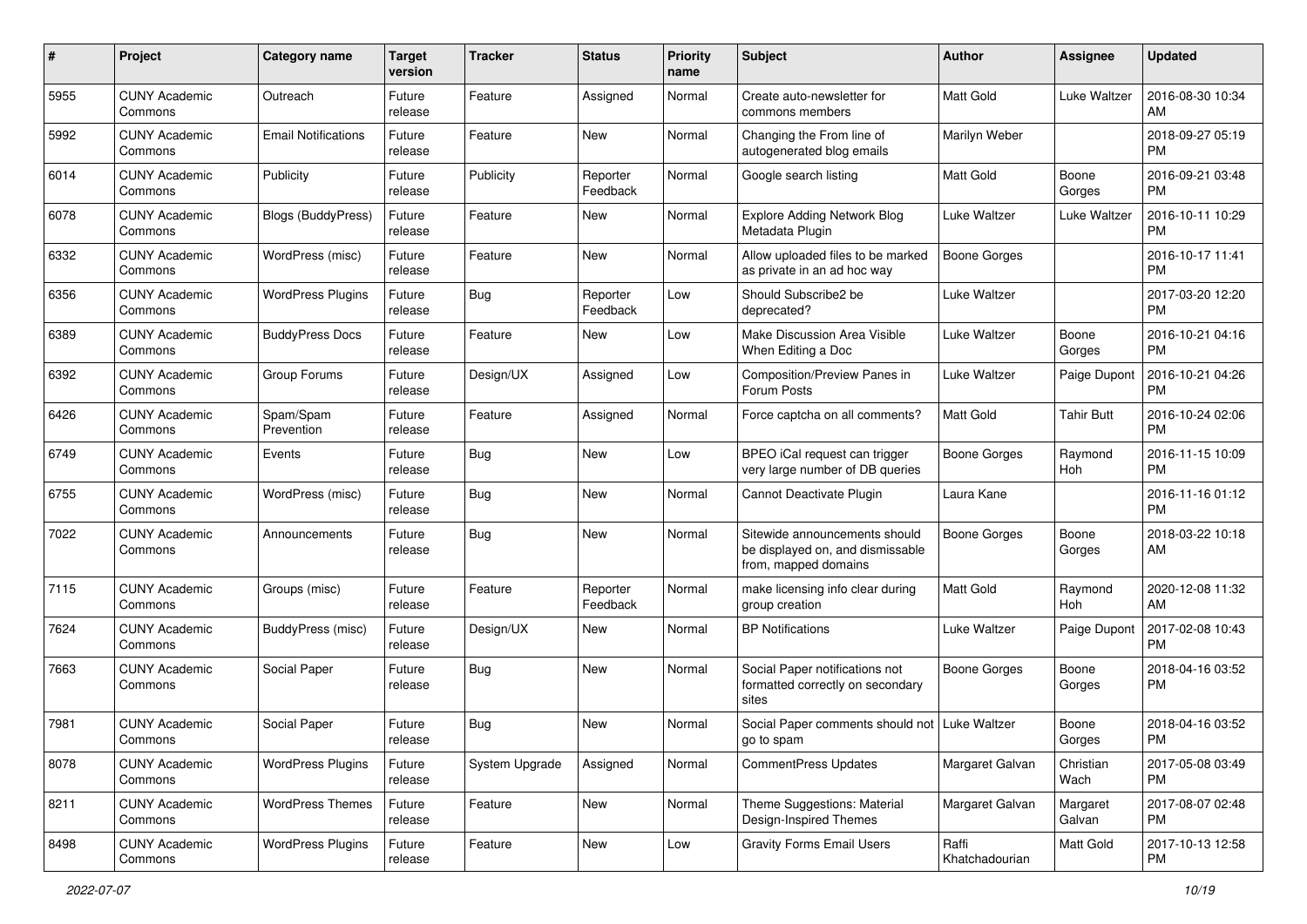| #     | Project                         | <b>Category name</b>     | <b>Target</b><br>version | <b>Tracker</b> | <b>Status</b>        | <b>Priority</b><br>name | <b>Subject</b>                                                                                  | Author              | <b>Assignee</b>     | <b>Updated</b>                |
|-------|---------------------------------|--------------------------|--------------------------|----------------|----------------------|-------------------------|-------------------------------------------------------------------------------------------------|---------------------|---------------------|-------------------------------|
| 8675  | <b>CUNY Academic</b><br>Commons | User Onboarding          | Future<br>release        | Bug            | Reporter<br>Feedback | Low                     | Add new User search screen calls<br>for the input of email address but<br>doesn't work with one | Paul Hebert         | Boone<br>Gorges     | 2017-10-11 11:17<br>AM        |
| 8756  | <b>CUNY Academic</b><br>Commons | Group Blogs              | Future<br>release        | Feature        | Hold                 | Normal                  | Connect multiple blogs to one<br>group?                                                         | <b>Matt Gold</b>    | Boone<br>Gorges     | 2017-09-30 10:42<br>AM        |
| 8835  | <b>CUNY Academic</b><br>Commons | Blogs (BuddyPress)       | Future<br>release        | Feature        | New                  | Normal                  | Extend cuny is shortlinks to sites                                                              | Luke Waltzer        | Boone<br>Gorges     | 2022-04-26 11:59<br>AM        |
| 8836  | <b>CUNY Academic</b><br>Commons | Blogs (BuddyPress)       | Future<br>release        | Feature        | Assigned             | Normal                  | Redesign site launch process                                                                    | Matt Gold           | Boone<br>Gorges     | 2019-10-03 02:49<br>PM        |
| 8900  | <b>CUNY Academic</b><br>Commons | Accessibility            | Future<br>release        | Feature        | Assigned             | Normal                  | Look into tools to enforce<br>accessibility in WP environment                                   | Matt Gold           | Boone<br>Gorges     | 2022-04-26 11:59<br>AM        |
| 8901  | <b>CUNY Academic</b><br>Commons | Accessibility            | Future<br>release        | Feature        | Assigned             | Normal                  | Theme analysis for accessibility                                                                | <b>Matt Gold</b>    | Boone<br>Gorges     | 2022-04-26 11:59<br>AM        |
| 9028  | <b>CUNY Academic</b><br>Commons | Onboarding               | Future<br>release        | Feature        | Assigned             | Normal                  | suggest groups to new members<br>during the registration process                                | <b>Matt Gold</b>    | Chris Stein         | 2018-10-24 12:34<br><b>PM</b> |
| 9207  | <b>CUNY Academic</b><br>Commons |                          | Future<br>release        | Support        | Reporter<br>Feedback | Normal                  | display dashboards made in<br>Tableau?                                                          | Marilyn Weber       | Boone<br>Gorges     | 2018-04-10 10:42<br>AM        |
| 9211  | <b>CUNY Academic</b><br>Commons | <b>WordPress Plugins</b> | Future<br>release        | Support        | Reporter<br>Feedback | Normal                  | Auto-Role Setting in Forum Plugin<br>Causing Some Confusion                                     | Luke Waltzer        | Boone<br>Gorges     | 2018-03-13 11:44<br>AM        |
| 9289  | <b>CUNY Academic</b><br>Commons | <b>WordPress Plugins</b> | Future<br>release        | Bug            | Reporter<br>Feedback | Normal                  | Email Users Plugin                                                                              | Laurie Hurson       | Boone<br>Gorges     | 2018-10-24 12:34<br>PM        |
| 9720  | <b>CUNY Academic</b><br>Commons | Authentication           | Future<br>release        | Feature        | New                  | Normal                  | The Commons should be an oAuth<br>provider                                                      | <b>Boone Gorges</b> |                     | 2019-03-01 02:04<br>PM        |
| 9835  | <b>CUNY Academic</b><br>Commons | Group Forums             | Future<br>release        | <b>Bug</b>     | Assigned             | Normal                  | add a "like" function?                                                                          | Marilyn Weber       | <b>Erik Trainer</b> | 2018-06-05 01:49<br><b>PM</b> |
| 9895  | <b>CUNY Academic</b><br>Commons | Onboarding               | Future<br>release        | Feature        | Assigned             | Normal                  | Add "Accept Invitation"<br>link/button/function to Group<br>and/or Site invitation emails?      | Luke Waltzer        | Boone<br>Gorges     | 2018-06-07 12:42<br><b>PM</b> |
| 9926  | <b>CUNY Academic</b><br>Commons | <b>WordPress Plugins</b> | Future<br>release        | <b>Bug</b>     | New                  | Normal                  | twitter-mentions-as-comments<br>cron jobs can run long                                          | <b>Boone Gorges</b> | Boone<br>Gorges     | 2018-10-24 12:34<br>PM        |
| 9947  | <b>CUNY Academic</b><br>Commons | <b>WordPress Plugins</b> | Future<br>release        | Feature        | Reporter<br>Feedback | Normal                  | Install H5P quiz plugin                                                                         | Matt Gold           | Boone<br>Gorges     | 2018-09-11 11:01<br>AM        |
| 10226 | <b>CUNY Academic</b><br>Commons | Courses                  | Future<br>release        | Feature        | New                  | Normal                  | Add "My Courses" to drop down<br>list                                                           | scott voth          | Boone<br>Gorges     | 2021-11-19 12:42<br>PM        |
| 10354 | <b>CUNY Academic</b><br>Commons | <b>Public Portfolio</b>  | Future<br>release        | Feature        | New                  | Normal                  | Opt out of Having a Profile Page                                                                | scott voth          | Chris Stein         | 2020-05-12 10:43<br>AM        |
| 10368 | <b>CUNY Academic</b><br>Commons |                          | Future<br>release        | Feature        | Assigned             | Normal                  | Use ORCID data to populate<br>academic profile page                                             | Stephen Francoeur   | Boone<br>Gorges     | 2018-09-25 01:53<br><b>PM</b> |
| 10380 | <b>CUNY Academic</b><br>Commons | WordPress (misc)         | Future<br>release        | Feature        | In Progress          | Normal                  | Remove blacklisted plugins                                                                      | Boone Gorges        |                     | 2022-04-26 12:00<br><b>PM</b> |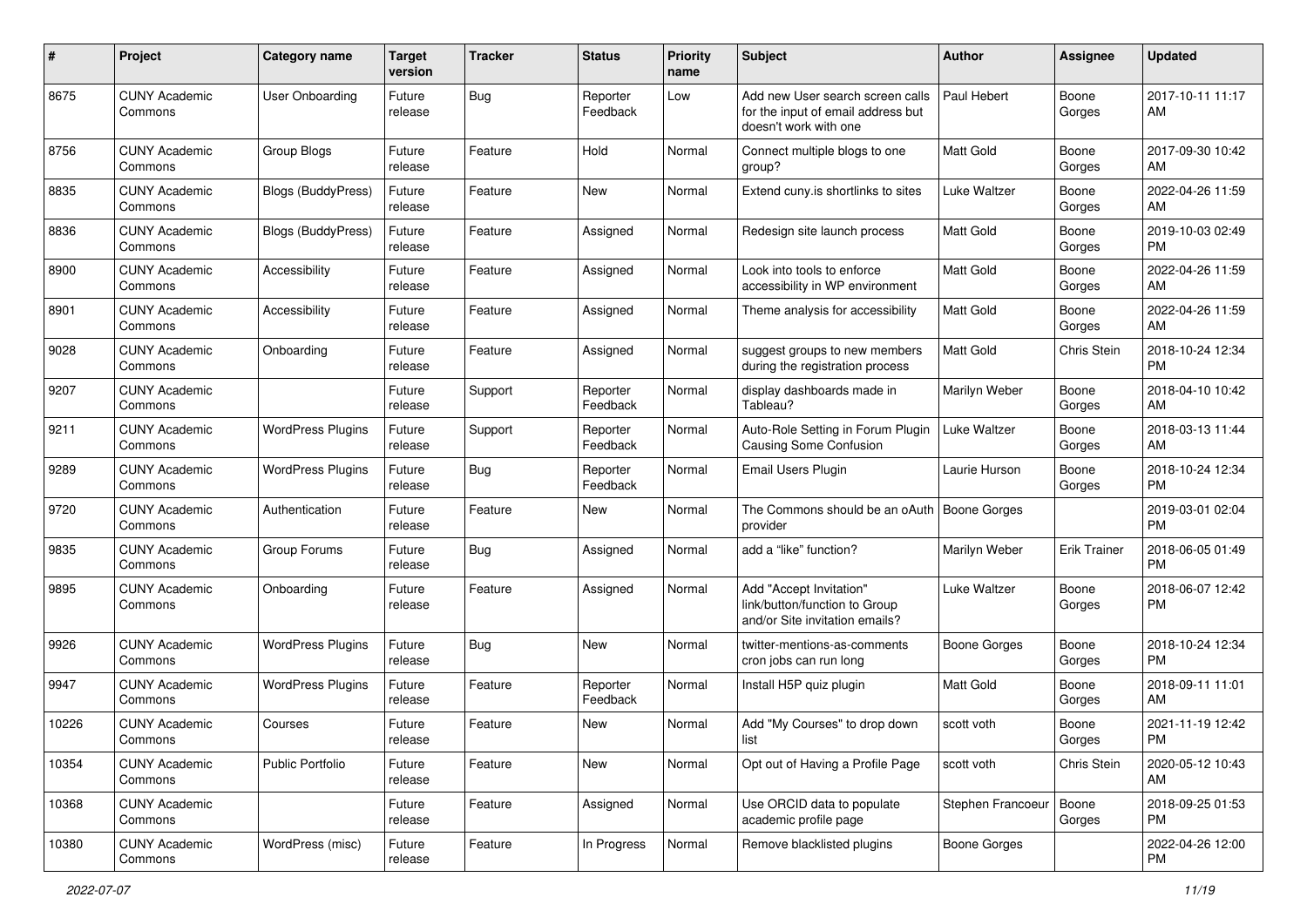| #     | Project                         | Category name               | <b>Target</b><br>version | <b>Tracker</b> | <b>Status</b>        | <b>Priority</b><br>name | <b>Subject</b>                                                                                               | Author              | <b>Assignee</b> | <b>Updated</b>                |
|-------|---------------------------------|-----------------------------|--------------------------|----------------|----------------------|-------------------------|--------------------------------------------------------------------------------------------------------------|---------------------|-----------------|-------------------------------|
| 10580 | <b>CUNY Academic</b><br>Commons | Information<br>Architecture | Future<br>release        | Design/UX      | <b>New</b>           | Normal                  | Primary nav item review                                                                                      | Boone Gorges        | Sara Cannon     | 2022-06-28 01:29<br><b>PM</b> |
| 10659 | <b>CUNY Academic</b><br>Commons | Group Forums                | Future<br>release        | Feature        | Assigned             | Normal                  | Post to multiple groups via email                                                                            | <b>Matt Gold</b>    | Raymond<br>Hoh  | 2018-11-15 12:54<br>AM        |
| 11024 | <b>CUNY Academic</b><br>Commons | WordPress (misc)            | Future<br>release        | Bug            | New                  | Normal                  | Subsites should not show "you<br>should update your .htaccess<br>now" notice after permalink setting<br>save | Boone Gorges        |                 | 2019-01-28 01:35<br><b>PM</b> |
| 11131 | <b>CUNY Academic</b><br>Commons |                             | Future<br>release        | Feature        | Reporter<br>Feedback | Normal                  | <b>Image Annotation Plugins</b>                                                                              | Laurie Hurson       |                 | 2019-02-26 11:33<br>AM        |
| 11243 | <b>CUNY Academic</b><br>Commons | BuddyPress (misc)           | Future<br>release        | Bug            | <b>New</b>           | Normal                  | Audit bp-custom.php                                                                                          | Raymond Hoh         | Raymond<br>Hoh  | 2022-04-26 11:59<br>AM        |
| 11392 | <b>CUNY Academic</b><br>Commons |                             | Future<br>release        | Bug            | <b>New</b>           | Normal                  | Migrate users away from<br><b>StatPress</b>                                                                  | Boone Gorges        |                 | 2019-04-23 03:53<br><b>PM</b> |
| 11531 | <b>CUNY Academic</b><br>Commons | Events                      | Future<br>release        | Feature        | <b>New</b>           | Normal                  | Main Events calendar should<br>include non-public events that user<br>has access to                          | scott voth          | Boone<br>Gorges | 2019-06-11 10:00<br>AM        |
| 11788 | <b>CUNY Academic</b><br>Commons | <b>WordPress Plugins</b>    | Future<br>release        | Support        | Reporter<br>Feedback | Normal                  | Plugin Request - Browse Aloud                                                                                | scott voth          |                 | 2019-09-24 08:42<br>AM        |
| 11789 | <b>CUNY Academic</b><br>Commons | Courses                     | Future<br>release        | Feature        | <b>New</b>           | Normal                  | Ability to remove item from<br>Courses list                                                                  | Laurie Hurson       | Sonja Leix      | 2019-09-24 12:28<br><b>PM</b> |
| 11834 | <b>CUNY Academic</b><br>Commons | <b>Group Files</b>          | Future<br>release        | Feature        | <b>New</b>           | Normal                  | Improved tools for managing<br>group file folders                                                            | Boone Gorges        | Sonja Leix      | 2019-09-06 03:55<br><b>PM</b> |
| 11843 | <b>CUNY Academic</b><br>Commons | WordPress (misc)            | Future<br>release        | Design/UX      | <b>New</b>           | Normal                  | Tweaking the Gutenberg Editor<br>Interface                                                                   | Laurie Hurson       |                 | 2022-04-26 12:00<br><b>PM</b> |
| 11860 | <b>CUNY Academic</b><br>Commons | Registration                | Future<br>release        | Feature        | <b>New</b>           | Normal                  | <b>Ensure Students Are Aware They</b><br>Can Use Aliases At Registration                                     | scott voth          |                 | 2019-09-24 08:46<br>AM        |
| 11945 | <b>CUNY Academic</b><br>Commons | Reckoning                   | Future<br>release        | Feature        | Reporter<br>Feedback | Normal                  | Add Comments bubble to<br>Reckoning views                                                                    | Boone Gorges        | Boone<br>Gorges | 2019-11-12 05:14<br><b>PM</b> |
| 11971 | <b>CUNY Academic</b><br>Commons | <b>Email Notifications</b>  | Future<br>release        | Bug            | Reporter<br>Feedback | Low                     | Pictures obscured in emailed post<br>notifications                                                           | Marilyn Weber       | Raymond<br>Hoh  | 2019-11-21 01:14<br><b>PM</b> |
| 12042 | <b>CUNY Academic</b><br>Commons | <b>Email Notifications</b>  | Future<br>release        | Feature        | New                  | Normal                  | Improved error logging for BPGES<br>send queue                                                               | <b>Boone Gorges</b> | Boone<br>Gorges | 2021-11-19 12:25<br><b>PM</b> |
| 12091 | <b>CUNY Academic</b><br>Commons | <b>Group Files</b>          | Future<br>release        | Feature        | <b>New</b>           | Normal                  | Improved pre-upload file validation<br>for bp-group-documents                                                | Boone Gorges        | Boone<br>Gorges | 2019-11-14 01:21<br><b>PM</b> |
| 12446 | <b>CUNY Academic</b><br>Commons | Groups (misc)               | Future<br>release        | Feature        | Reporter<br>Feedback | Normal                  | Toggle default site to group forum<br>posting                                                                | Laurie Hurson       | Laurie Hurson   | 2020-03-10 11:57<br>AM        |
| 12573 | <b>CUNY Academic</b><br>Commons | <b>WordPress Plugins</b>    | Future<br>release        | <b>Bug</b>     | <b>New</b>           | Normal                  | <b>CommentPress Core Issues</b>                                                                              | scott voth          |                 | 2020-03-24 04:32<br>PM        |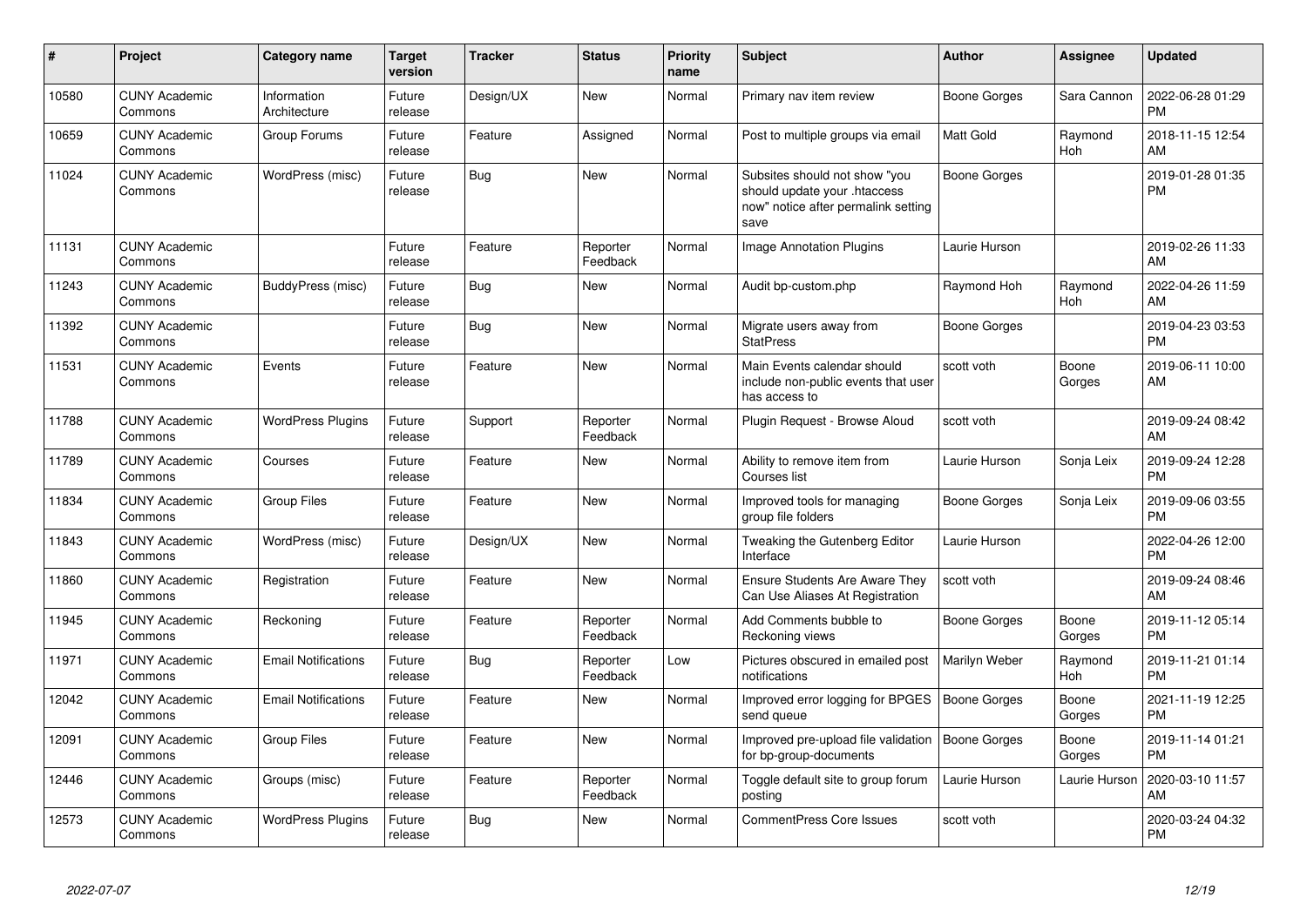| #     | Project                         | <b>Category name</b>       | <b>Target</b><br>version | <b>Tracker</b> | <b>Status</b> | <b>Priority</b><br>name | <b>Subject</b>                                                                             | <b>Author</b>       | <b>Assignee</b>   | <b>Updated</b>                |
|-------|---------------------------------|----------------------------|--------------------------|----------------|---------------|-------------------------|--------------------------------------------------------------------------------------------|---------------------|-------------------|-------------------------------|
| 13048 | <b>CUNY Academic</b><br>Commons | Shortcodes and<br>embeds   | Future<br>release        | Feature        | New           | Normal                  | Jupyter Notebooks support                                                                  | <b>Boone Gorges</b> |                   | 2020-07-14 11:46<br>AM        |
| 13199 | <b>CUNY Academic</b><br>Commons | Group Forums               | Future<br>release        | Feature        | New           | Normal                  | Favoring Groups over bbPress<br>plugin                                                     | Colin McDonald      | Colin<br>McDonald | 2021-11-19 12:28<br><b>PM</b> |
| 13331 | <b>CUNY Academic</b><br>Commons | Site cloning               | Future<br>release        | <b>Bug</b>     | New           | Normal                  | Combine Site Template and Clone<br>operations                                              | <b>Boone Gorges</b> | Jeremy Felt       | 2021-11-19 12:39<br><b>PM</b> |
| 13358 | <b>CUNY Academic</b><br>Commons | Group Forums               | Future<br>release        | Feature        | New           | Normal                  | Improved UI for group forum<br>threading settings                                          | Boone Gorges        | Raymond<br>Hoh    | 2021-11-19 12:27<br><b>PM</b> |
| 13370 | <b>CUNY Academic</b><br>Commons | Group Library              | Future<br>release        | Feature        | New           | Normal                  | Library bulk deletion and folder<br>editing                                                | Colin McDonald      | Boone<br>Gorges   | 2020-10-13 10:41<br>AM        |
| 13466 | <b>CUNY Academic</b><br>Commons | Cavalcade                  | Future<br>release        | Feature        | New           | Normal                  | Automated cleanup for duplicate<br>Cavalcade tasks                                         | Boone Gorges        | Boone<br>Gorges   | 2020-10-13 05:24<br><b>PM</b> |
| 13650 | <b>CUNY Academic</b><br>Commons | Group Library              | Future<br>release        | Feature        | New           | Normal                  | Forum Attachments in Group<br>Library                                                      | Laurie Hurson       |                   | 2021-11-19 12:30<br><b>PM</b> |
| 13835 | <b>CUNY Academic</b><br>Commons | WordPress (misc)           | Future<br>release        | Feature        | <b>New</b>    | Normal                  | Allow OneSearch widget to have<br>'CUNY' as campus                                         | <b>Boone Gorges</b> | Boone<br>Gorges   | 2021-11-19 12:39<br><b>PM</b> |
| 14113 | <b>CUNY Academic</b><br>Commons | WordPress (misc)           | Future<br>release        | <b>Bug</b>     | Hold          | Normal                  | Block Editor Not Working on this<br>page - Json error                                      | scott voth          | Boone<br>Gorges   | 2021-03-05 11:01<br>AM        |
| 14184 | <b>CUNY Academic</b><br>Commons | <b>Public Portfolio</b>    | Future<br>release        | Feature        | New           | Normal                  | Centralized mechanism for storing<br>Campus affiliations                                   | <b>Boone Gorges</b> | Boone<br>Gorges   | 2022-01-04 11:35<br>AM        |
| 14309 | <b>CUNY Academic</b><br>Commons | Group Library              | Future<br>release        | Feature        | New           | Normal                  | Better handling of<br>bp_group_document file download<br>attempts when file is not present | <b>Boone Gorges</b> | Boone<br>Gorges   | 2021-11-19 12:28<br><b>PM</b> |
| 14496 | <b>CUNY Academic</b><br>Commons | Domain Mapping             | Future<br>release        | <b>Bug</b>     | New           | Normal                  | Mapped domain SSO uses<br>third-party cookies                                              | Raymond Hoh         | Raymond<br>Hoh    | 2021-05-24 04:03<br><b>PM</b> |
| 14787 | <b>CUNY Academic</b><br>Commons | <b>Plugin Packages</b>     | Future<br>release        | Feature        | <b>New</b>    | Normal                  | Creating a "Design" plugin<br>package                                                      | Laurie Hurson       | scott voth        | 2022-04-27 04:56<br><b>PM</b> |
| 14987 | <b>CUNY Academic</b><br>Commons | <b>WordPress Plugins</b>   | Future<br>release        | <b>Bug</b>     | <b>New</b>    | Normal                  | Elementor update causes<br>database freeze-up                                              | <b>Boone Gorges</b> | Boone<br>Gorges   | 2021-11-29 12:02<br><b>PM</b> |
| 15604 | <b>CUNY Academic</b><br>Commons | <b>Email Notifications</b> | Future<br>release        | Feature        | Assigned      | Normal                  | Restructure Commons Group<br><b>Digest Email Messages</b>                                  | <b>Matt Gold</b>    | Boone<br>Gorges   | 2022-05-26 10:45<br>AM        |
| 16092 | <b>CUNY Academic</b><br>Commons |                            | Future<br>release        | Feature        | Hold          | Normal                  | Don't show main site in Site<br>search results                                             | <b>Boone Gorges</b> | Boone<br>Gorges   | 2022-05-17 03:12<br><b>PM</b> |
| 636   | <b>CUNY Academic</b><br>Commons | WordPress (misc)           | Not tracked              | Support        | Assigned      | Normal                  | Create Lynda.com-like Table of<br><b>Contents for Prospective Tutorial</b><br>Screencasts  | Matt Gold           | scott voth        | 2016-02-23 03:12<br>PM        |
| 2175  | <b>CUNY Academic</b><br>Commons | WordPress (misc)           | Not tracked              | Support        | Assigned      | Normal                  | Subscibe 2 vs. Jetpack<br>subscription options                                             | local admin         | Matt Gold         | 2016-01-26 04:58<br><b>PM</b> |
| 2612  | <b>CUNY Academic</b><br>Commons |                            | Not tracked              | Publicity      | Assigned      | Normal                  | Pinterest site for the Commons                                                             | local admin         | Sarah<br>Morgano  | 2016-03-04 11:19<br>AM        |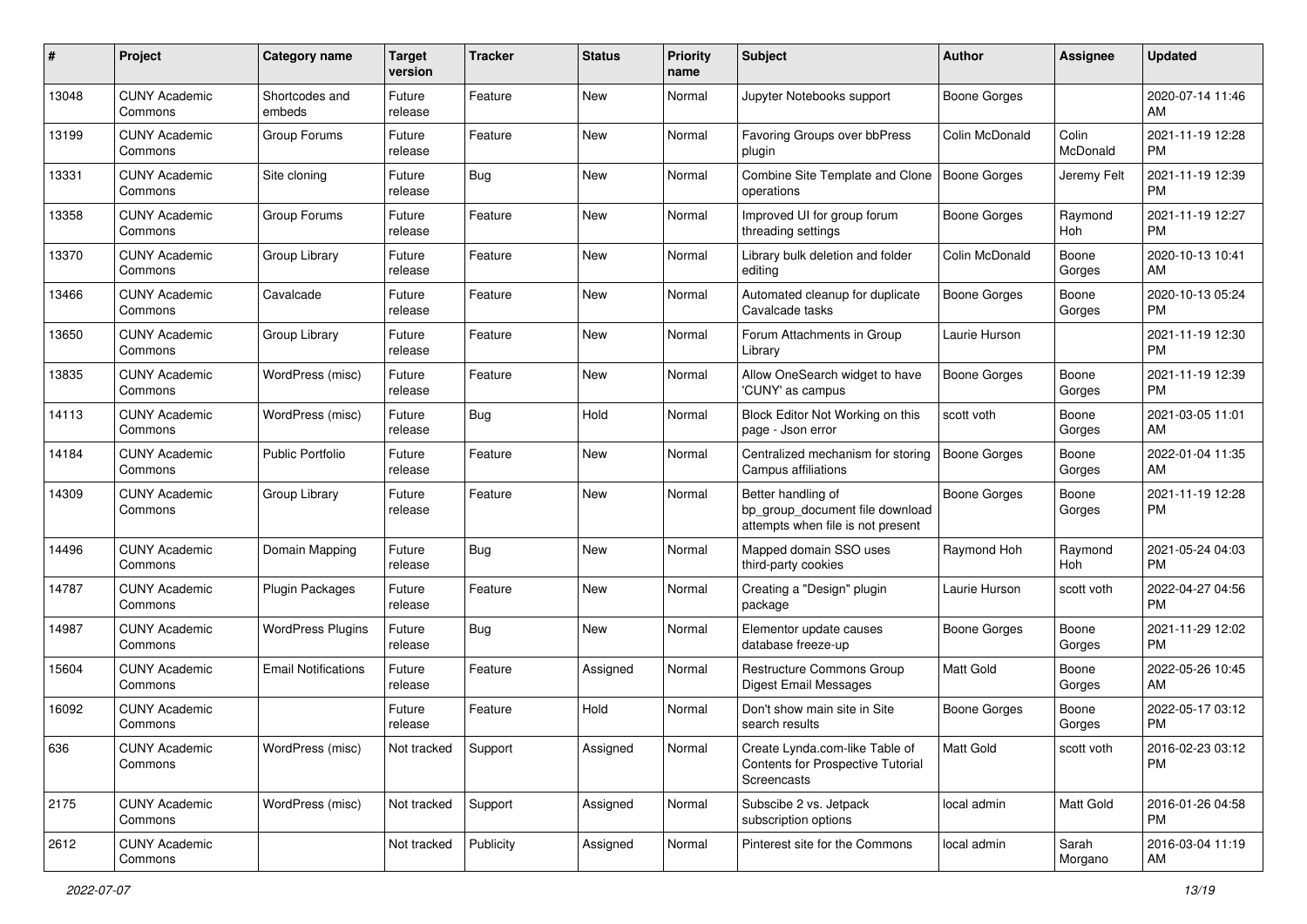| #    | <b>Project</b>                  | <b>Category name</b>           | <b>Target</b><br>version | <b>Tracker</b> | <b>Status</b>        | <b>Priority</b><br>name | <b>Subject</b>                                                              | <b>Author</b>       | Assignee            | <b>Updated</b>                |
|------|---------------------------------|--------------------------------|--------------------------|----------------|----------------------|-------------------------|-----------------------------------------------------------------------------|---------------------|---------------------|-------------------------------|
| 2666 | <b>CUNY Academic</b><br>Commons | About page                     | Not tracked              | Documentation  | Assigned             | Normal                  | <b>Update About Text</b>                                                    | Chris Stein         | Luke Waltzer        | 2016-03-04 11:19<br>AM        |
| 3230 | <b>CUNY Academic</b><br>Commons | Internal Tools and<br>Workflow | Not tracked              | Feature        | Assigned             | High                    | Scripts for quicker<br>provisioning/updating of<br>development environments | <b>Boone Gorges</b> | Boone<br>Gorges     | 2016-01-26 04:54<br><b>PM</b> |
| 3369 | <b>CUNY Academic</b><br>Commons | Reply By Email                 | Not tracked              | Outreach       | Hold                 | Normal                  | Release reply by email to WP<br>plugin directory                            | <b>Matt Gold</b>    | Raymond<br>Hoh      | 2016-03-01 12:46<br><b>PM</b> |
| 3524 | <b>CUNY Academic</b><br>Commons | Documentation                  | Not tracked              | Documentation  | Assigned             | Normal                  | Post describing all you can do<br>when starting up a new blog/group         | <b>Matt Gold</b>    | scott voth          | 2014-10-04 12:56<br><b>PM</b> |
| 3565 | <b>CUNY Academic</b><br>Commons | My Commons                     | Not tracked              | Documentation  | <b>New</b>           | Normal                  | Load Newest inconsistencies                                                 | Chris Stein         | scott voth          | 2015-11-09 01:16<br><b>PM</b> |
| 3615 | <b>CUNY Academic</b><br>Commons | Redmine                        | Not tracked              | Feature        | <b>New</b>           | Low                     | Create Redmine issues via email                                             | Dominic Giglio      | Boone<br>Gorges     | 2017-11-16 11:36<br>AM        |
| 3657 | <b>CUNY Academic</b><br>Commons | WordPress (misc)               | Not tracked              | Feature        | New                  | Normal                  | Create alert for GC email<br>addresses                                      | <b>Matt Gold</b>    | Matt Gold           | 2016-04-14 11:29<br><b>PM</b> |
| 4027 | <b>CUNY Academic</b><br>Commons | Commons In A Box               | Not tracked              | Design/UX      | Assigned             | Normal                  | Usability review of CBOX update<br>procedures                               | <b>Matt Gold</b>    | Samantha<br>Raddatz | 2015-05-11 06:36<br><b>PM</b> |
| 4070 | <b>CUNY Academic</b><br>Commons | Analytics                      | Not tracked              | Support        | Assigned             | Normal                  | Request for JITP site analytics                                             | Matt Gold           | Seth Persons        | 2016-02-23 03:09<br><b>PM</b> |
| 4235 | <b>CUNY Academic</b><br>Commons |                                | Not tracked              | Design/UX      | Assigned             | Normal                  | Explore user experience around<br>comments on forum topics vs docs          | Matt Gold           | Samantha<br>Raddatz | 2015-07-21 10:23<br>AM        |
| 4972 | <b>CUNY Academic</b><br>Commons | Analytics                      | Not tracked              | Bug            | New                  | Normal                  | <b>Newsletter Analytics</b>                                                 | Stephen Real        | Matt Gold           | 2015-12-09 12:54<br><b>PM</b> |
| 4986 | <b>CUNY Academic</b><br>Commons | ZenDesk                        | Not tracked              | Support        | Assigned             | Normal                  | Prepare documentation for<br>Zendesk re web widget                          | Matt Gold           | Samantha<br>Raddatz | 2016-02-25 03:09<br>PM        |
| 5298 | <b>CUNY Academic</b><br>Commons |                                | Not tracked              | Publicity      | <b>New</b>           | Normal                  | Survey Pop-Up Text                                                          | Samantha Raddatz    | Samantha<br>Raddatz | 2016-03-22 12:27<br><b>PM</b> |
| 5317 | <b>CUNY Academic</b><br>Commons | Group Blogs                    | Not tracked              | <b>Bug</b>     | Reporter<br>Feedback | Normal                  | Notifications of New Post Didn't<br>Come                                    | Luke Waltzer        | Samantha<br>Raddatz | 2016-03-21 10:41<br><b>PM</b> |
| 5679 | <b>CUNY Academic</b><br>Commons | Analytics                      | Not tracked              | Feature        | <b>New</b>           | Normal                  | Logged In Users for GA                                                      | Valerie Townsend    | Valerie<br>Townsend | 2016-06-11 09:49<br>AM        |
| 6115 | <b>CUNY Academic</b><br>Commons | Publicity                      | Not tracked              | Feature        | Assigned             | Normal                  | create digital signage for GC                                               | <b>Matt Gold</b>    | scott voth          | 2016-10-11 10:09<br><b>PM</b> |
| 6298 | <b>CUNY Academic</b><br>Commons | <b>User Experience</b>         | Not tracked              | Design/UX      | Assigned             | Normal                  | Examine data from survey                                                    | Matt Gold           | Margaret<br>Galvan  | 2016-10-14 12:16<br><b>PM</b> |
| 6644 | <b>CUNY Academic</b><br>Commons |                                | Not tracked              | Bug            | Reporter<br>Feedback | High                    | White Screen at Login Pge                                                   | Luke Waltzer        | Raymond<br>Hoh      | 2016-11-21 10:34<br><b>PM</b> |
| 6665 | <b>CUNY Academic</b><br>Commons |                                | Not tracked              | Publicity      | <b>New</b>           | Normal                  | Dead Link in 1.10 announcement<br>post                                      | Paige Dupont        | Stephen Real        | 2016-12-01 03:11<br>PM        |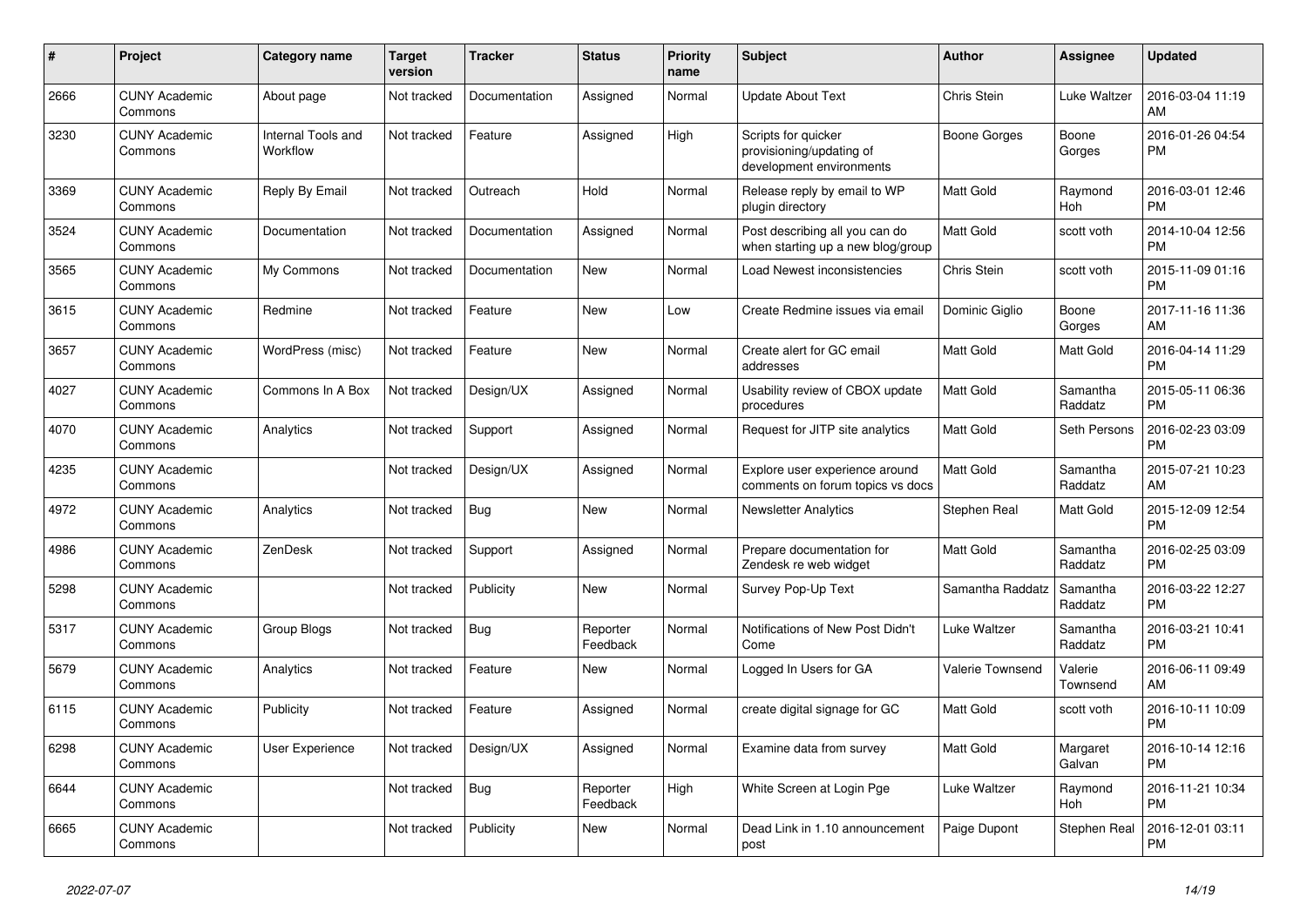| #    | Project                         | <b>Category name</b>     | <b>Target</b><br>version | <b>Tracker</b> | <b>Status</b>        | <b>Priority</b><br>name | <b>Subject</b>                                                                        | <b>Author</b>           | Assignee             | <b>Updated</b>                |
|------|---------------------------------|--------------------------|--------------------------|----------------|----------------------|-------------------------|---------------------------------------------------------------------------------------|-------------------------|----------------------|-------------------------------|
| 6671 | <b>CUNY Academic</b><br>Commons | Reply By Email           | Not tracked              | <b>Bug</b>     | Assigned             | Normal                  | "Post too often" RBE error<br>message                                                 | <b>Matt Gold</b>        | Raymond<br>Hoh       | 2016-11-11 09:55<br>AM        |
| 6995 | <b>CUNY Academic</b><br>Commons | Home Page                | Not tracked              | <b>Bug</b>     | Assigned             | Normal                  | member filter on homepage not<br>working                                              | Matt Gold               | Raymond<br>Hoh       | 2016-12-11 09:46<br><b>PM</b> |
| 7828 | <b>CUNY Academic</b><br>Commons |                          | Not tracked              | Feature        | Assigned             | Normal                  | Theme Assessment 2017                                                                 | Margaret Galvan         | Margaret<br>Galvan   | 2017-05-02 10:41<br><b>PM</b> |
| 7928 | <b>CUNY Academic</b><br>Commons | Group Forums             | Not tracked              | <b>Bug</b>     | <b>New</b>           | Normal                  | Duplicate Forum post                                                                  | Luke Waltzer            | Raymond<br>Hoh       | 2017-04-11 09:27<br><b>PM</b> |
| 8440 | <b>CUNY Academic</b><br>Commons | Onboarding               | Not tracked              | Bug            | New                  | Normal                  | <b>Create Test Email Accounts for</b><br><b>Onboarding Project</b>                    | Stephen Real            | Stephen Real         | 2017-08-01 09:49<br><b>PM</b> |
| 8607 | <b>CUNY Academic</b><br>Commons |                          | Not tracked              | Support        | New                  | Normal                  | Paypal?                                                                               | Marilyn Weber           | Matt Gold            | 2018-05-15 01:37<br><b>PM</b> |
| 8666 | <b>CUNY Academic</b><br>Commons | Teaching                 | Not tracked              | Documentation  | Assigned             | Normal                  | Create Teaching on the Commons<br>Resource Page                                       | l Matt Gold             | Laurie Hurson        | 2019-09-23 03:16<br><b>PM</b> |
| 8837 | <b>CUNY Academic</b><br>Commons |                          | Not tracked              | Feature        | Assigned             | Normal                  | Create a form to request info from<br>people requesting premium<br>themes and plugins | <b>Matt Gold</b>        | Marilyn<br>Weber     | 2017-11-14 03:35<br>PM        |
| 8898 | <b>CUNY Academic</b><br>Commons | Social Paper             | Not tracked              | Feature        | Assigned             | Normal                  | Usage data on docs and social<br>paper                                                | <b>Matt Gold</b>        | Matt Gold            | 2017-11-16 11:32<br>AM        |
| 8902 | <b>CUNY Academic</b><br>Commons | Design                   | Not tracked              | Feature        | Assigned             | Normal                  | Report back on research on<br><b>BuddyPress themes</b>                                | <b>Matt Gold</b>        | <b>Michael Smith</b> | 2017-11-10 12:31<br><b>PM</b> |
| 8976 | <b>CUNY Academic</b><br>Commons | Reply By Email           | Not tracked              | Feature        | Assigned             | Normal                  | Package RBE new topics posting?                                                       | <b>Matt Gold</b>        | Raymond<br>Hoh       | 2017-12-04 02:34<br><b>PM</b> |
| 8991 | <b>CUNY Academic</b><br>Commons | Reply By Email           | Not tracked              | Bug            | Hold                 | Normal                  | RBE duplicate email message<br>issue                                                  | <b>Matt Gold</b>        | Raymond<br>Hoh       | 2018-02-18 08:53<br><b>PM</b> |
| 9015 | <b>CUNY Academic</b><br>Commons | Groups (misc)            | Not tracked              | Outreach       | Assigned             | Normal                  | Email group admins the email<br>addresses of their groups                             | Matt Gold               | Matt Gold            | 2018-01-02 09:54<br>AM        |
| 9060 | <b>CUNY Academic</b><br>Commons | Commons In A Box         | Not tracked              | <b>Bug</b>     | Hold                 | Normal                  | Problems with CBox image library<br>upload                                            | Lisa Rhody              | Raymond<br>Hoh       | 2018-01-10 03:26<br><b>PM</b> |
| 9346 | <b>CUNY Academic</b><br>Commons | WordPress (misc)         | Not tracked              | Bug            | New                  | Normal                  | Clone cetls.bmcc.cuny.edu for<br>development                                          | Owen Roberts            | Raymond<br>Hoh       | 2018-03-06 05:35<br><b>PM</b> |
| 9420 | <b>CUNY Academic</b><br>Commons | cuny.is                  | Not tracked              | Feature        | New                  | Normal                  | Request for http://cuny.is/streams                                                    | Raffi<br>Khatchadourian | Marilyn<br>Weber     | 2018-04-02 10:08<br>AM        |
| 9515 | <b>CUNY Academic</b><br>Commons | <b>WordPress Plugins</b> | Not tracked              | Bug            | Reporter<br>Feedback | Normal                  | Text to Speech plugin - "More<br>Slowly" checkbox not working                         | scott voth              | Boone<br>Gorges      | 2018-06-13 02:26<br><b>PM</b> |
| 9643 | <b>CUNY Academic</b><br>Commons | Publicity                | Not tracked              | Feature        | New                  | Normal                  | Create a page on the Commons<br>for logos etc.                                        | Stephen Real            | Stephen Real         | 2018-04-24 10:53<br>AM        |
| 9729 | <b>CUNY Academic</b><br>Commons | <b>SEO</b>               | Not tracked              | Support        | <b>New</b>           | Normal                  | 503 Errors showing on<br>newlaborforum.cuny.edu                                       | Diane Krauthamer        | Raymond<br>Hoh       | 2018-05-22 04:48<br><b>PM</b> |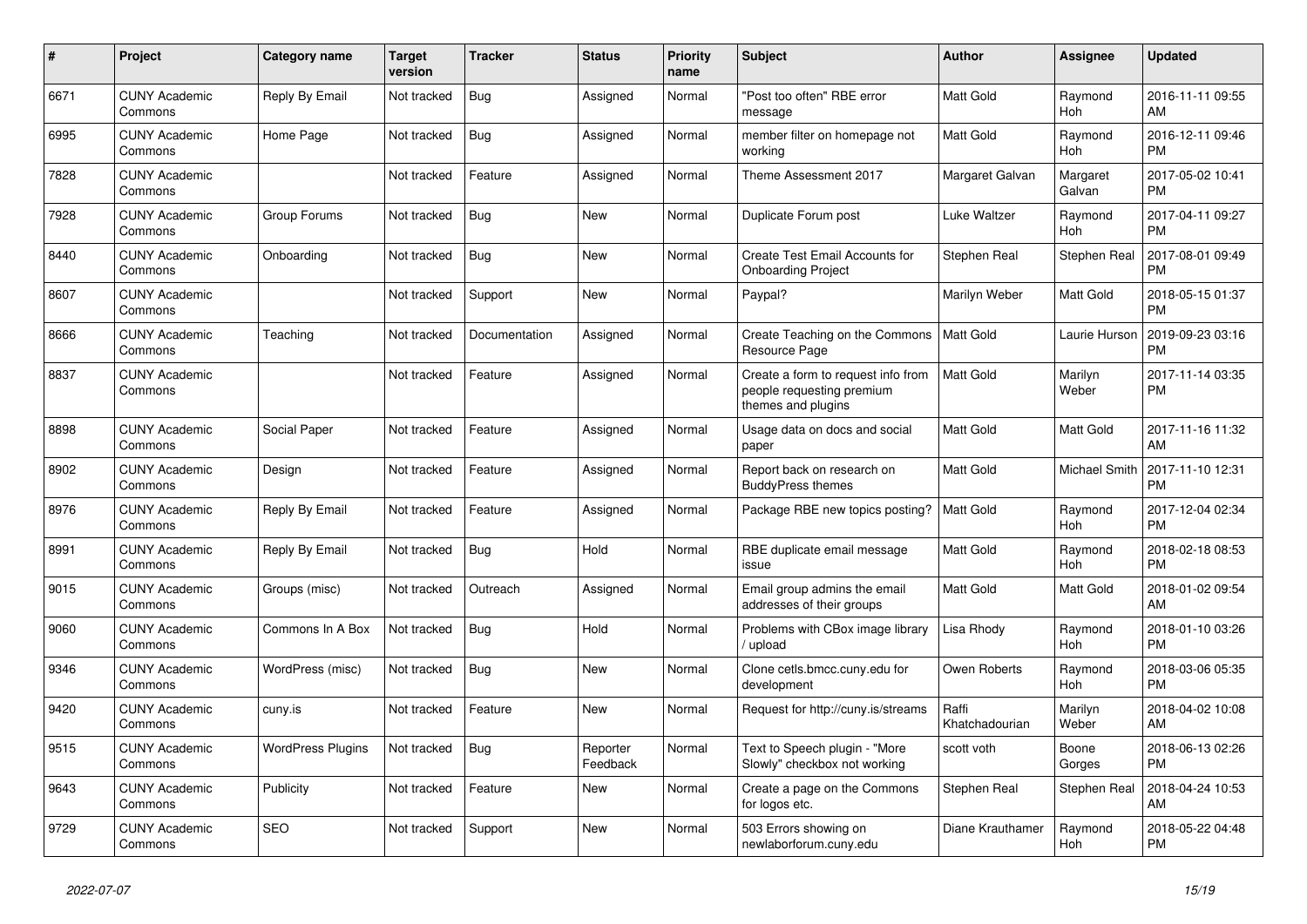| #     | Project                         | Category name              | <b>Target</b><br>version | Tracker    | <b>Status</b>        | <b>Priority</b><br>name | <b>Subject</b>                                                                                                                               | <b>Author</b>           | <b>Assignee</b>    | <b>Updated</b>                |
|-------|---------------------------------|----------------------------|--------------------------|------------|----------------------|-------------------------|----------------------------------------------------------------------------------------------------------------------------------------------|-------------------------|--------------------|-------------------------------|
| 9908  | <b>CUNY Academic</b><br>Commons |                            | Not tracked              | Feature    | <b>New</b>           | Normal                  | Is it possible to send email<br>updates to users (or an email<br>address not on the list) for only a<br>single page AFTER being<br>prompted? | <b>Michael Shields</b>  | scott voth         | 2018-06-11 01:34<br><b>PM</b> |
| 9941  | <b>CUNY Academic</b><br>Commons | Wiki                       | Not tracked              | Support    | Assigned             | Normal                  | Wiki functionality                                                                                                                           | <b>Matt Gold</b>        | Boone<br>Gorges    | 2018-06-26 10:57<br>AM        |
| 9979  | <b>CUNY Academic</b><br>Commons | <b>Email Notifications</b> | Not tracked              | Bug        | Reporter<br>Feedback | Normal                  | Reports of slow email activation<br>emails                                                                                                   | <b>Matt Gold</b>        | Boone<br>Gorges    | 2018-08-29 09:40<br><b>PM</b> |
| 10040 | <b>CUNY Academic</b><br>Commons | WordPress (misc)           | Not tracked              | Bug        | Reporter<br>Feedback | Normal                  | User doesn't see full list of themes                                                                                                         | <b>Matt Gold</b>        | Boone<br>Gorges    | 2018-07-25 10:12<br>AM        |
| 10262 | <b>CUNY Academic</b><br>Commons |                            | Not tracked              | Bug        | Reporter<br>Feedback | Normal                  | Newsletter Plugin: Broken Image<br>at Bottom of All Newsletters                                                                              | Mark Webb               | Raymond<br>Hoh     | 2018-08-30 05:17<br><b>PM</b> |
| 10273 | <b>CUNY Academic</b><br>Commons | Registration               | Not tracked              | Support    | Reporter<br>Feedback | Normal                  | users combining CF and campus<br>address                                                                                                     | Marilyn Weber           |                    | 2019-09-18 10:58<br>AM        |
| 10657 | <b>CUNY Academic</b><br>Commons |                            | Not tracked              | Support    | Reporter<br>Feedback | Normal                  | child theme problems                                                                                                                         | Marilyn Weber           |                    | 2018-11-08 01:19<br><b>PM</b> |
| 10678 | <b>CUNY Academic</b><br>Commons |                            | Not tracked              | Bug        | Reporter<br>Feedback | High                    | Newsletter Plugin Not Sending Out   Mark Webb<br><b>Newsletters</b>                                                                          |                         | Boone<br>Gorges    | 2019-09-16 09:38<br><b>PM</b> |
| 10769 | <b>CUNY Academic</b><br>Commons | <b>WordPress Themes</b>    | Not tracked              | <b>Bug</b> | Reporter<br>Feedback | Normal                  | 2011 Theme Sidebar                                                                                                                           | Mark Webb               |                    | 2018-12-04 04:09<br><b>PM</b> |
| 10794 | <b>CUNY Academic</b><br>Commons | Performance                | Not tracked              | Bug        | New                  | Normal                  | Memcached connection<br>occasionally breaks                                                                                                  | <b>Boone Gorges</b>     | Boone<br>Gorges    | 2018-12-06 03:30<br>PM        |
| 10839 | <b>CUNY Academic</b><br>Commons | About page                 | Not tracked              | Support    | New                  | Normal                  | <b>Mission Statement Needs</b><br>Revision                                                                                                   | scott voth              | Matt Gold          | 2018-12-26 10:58<br>AM        |
| 10982 | <b>CUNY Academic</b><br>Commons | Domain Mapping             | Not tracked              | Support    | Reporter<br>Feedback | Normal                  | <b>CNAME</b> question                                                                                                                        | scott voth              |                    | 2019-01-22 04:29<br><b>PM</b> |
| 11077 | <b>CUNY Academic</b><br>Commons | Events                     | Not tracked              | Feature    | Reporter<br>Feedback | Normal                  | Show event category description<br>in event list view                                                                                        | Raffi<br>Khatchadourian |                    | 2019-02-12 10:38<br><b>PM</b> |
| 11120 | <b>CUNY Academic</b><br>Commons | <b>WordPress Plugins</b>   | Not tracked              | Bug        | Reporter<br>Feedback | Normal                  | Events Manager Events Not<br>Showing Up                                                                                                      | Mark Webb               |                    | 2019-02-27 04:10<br><b>PM</b> |
| 11149 | <b>CUNY Academic</b><br>Commons |                            | Not tracked              | Support    | Reporter<br>Feedback | Normal                  | comments getting blocked                                                                                                                     | Marilyn Weber           | Raymond<br>Hoh     | 2019-03-26 11:40<br>AM        |
| 11386 | <b>CUNY Academic</b><br>Commons | WordPress - Media          | Not tracked Support      |            | Reporter<br>Feedback | Normal                  | disappearing images                                                                                                                          | scott voth              | Boone<br>Gorges    | 2019-05-14 10:32<br>AM        |
| 11393 | <b>CUNY Academic</b><br>Commons |                            | Not tracked              | Publicity  | New                  | Normal                  | After 1.15 release, ceate a hero<br>slide and post about adding a site<br>to a group                                                         | scott voth              | Patrick<br>Sweeney | 2019-05-14 10:32<br>AM        |
| 11415 | <b>CUNY Academic</b><br>Commons | <b>WordPress Plugins</b>   | Not tracked              | Bug        | Reporter<br>Feedback | Normal                  | Blog Subscriptions in Jetpack                                                                                                                | Laurie Hurson           |                    | 2019-05-14 10:34<br>AM        |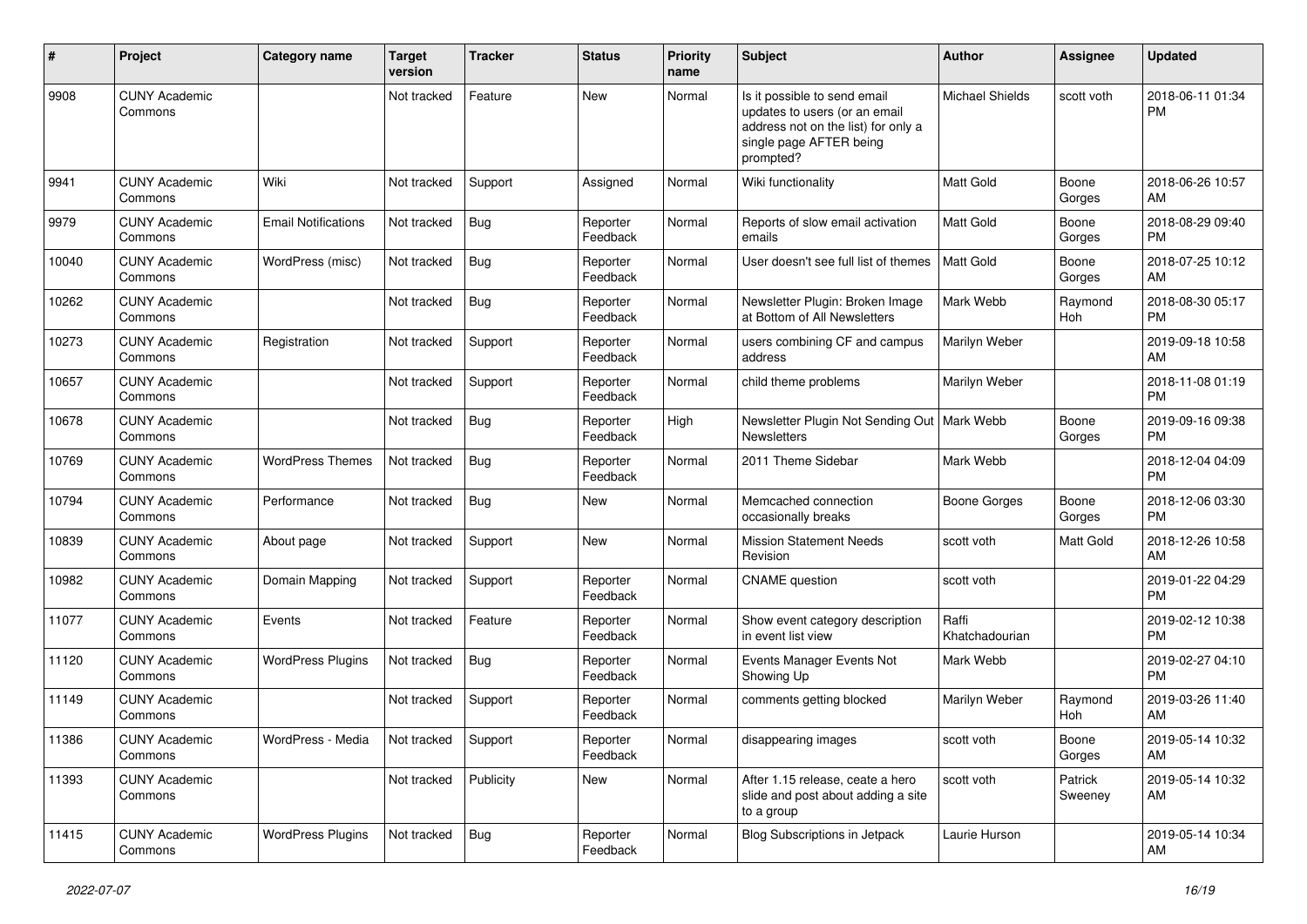| #     | Project                         | <b>Category name</b>      | <b>Target</b><br>version | <b>Tracker</b> | <b>Status</b>        | <b>Priority</b><br>name | <b>Subject</b>                                                               | <b>Author</b>       | Assignee        | <b>Updated</b>                |
|-------|---------------------------------|---------------------------|--------------------------|----------------|----------------------|-------------------------|------------------------------------------------------------------------------|---------------------|-----------------|-------------------------------|
| 11449 | <b>CUNY Academic</b><br>Commons | WordPress - Media         | Not tracked              | Support        | Reporter<br>Feedback | Normal                  | Cloning Media Library for JITP<br>from Staging to Production Site            | Patrick DeDauw      | Boone<br>Gorges | 2019-05-13 12:00<br><b>PM</b> |
| 11493 | <b>CUNY Academic</b><br>Commons | Domain Mapping            | Not tracked              | Support        | Reporter<br>Feedback | Normal                  | Domain Mapping Request - Talia<br>Schaffer                                   | scott voth          | Matt Gold       | 2019-08-06 08:39<br>AM        |
| 11509 | <b>CUNY Academic</b><br>Commons |                           | Not tracked              | Support        | Reporter<br>Feedback | Normal                  | deleted Page causing a Menu<br>problem?                                      | Marilyn Weber       |                 | 2019-06-04 09:54<br>AM        |
| 11517 | <b>CUNY Academic</b><br>Commons |                           | Not tracked              | Feature        | Assigned             | Normal                  | wp-accessibility plugin should not<br>strip 'target="_blank" by default      | <b>Boone Gorges</b> | Laurie Hurson   | 2019-09-24 09:57<br>AM        |
| 11519 | <b>CUNY Academic</b><br>Commons |                           | Not tracked              | Support        | Assigned             | Normal                  | comment option not appearing                                                 | Marilyn Weber       |                 | 2019-09-24 10:28<br>AM        |
| 11545 | <b>CUNY Academic</b><br>Commons | <b>WordPress Plugins</b>  | Not tracked              | Support        | New                  | Normal                  | Twitter searches in WordPress                                                | Gina Cherry         | Matt Gold       | 2019-09-23 01:03<br><b>PM</b> |
| 11556 | <b>CUNY Academic</b><br>Commons | Courses                   | Not tracked              | <b>Bug</b>     | Reporter<br>Feedback | Normal                  | Instructor name given in course<br>listing                                   | Tom Harbison        |                 | 2019-06-25 04:12<br><b>PM</b> |
| 11624 | <b>CUNY Academic</b><br>Commons | WordPress (misc)          | Not tracked              | Support        | <b>New</b>           | Normal                  | Change pages into posts or swap<br>database for a Commons site?              | Stephen Klein       | Raymond<br>Hoh  | 2019-07-09 11:04<br>AM        |
| 11771 | <b>CUNY Academic</b><br>Commons |                           | Not tracked              | Support        | Reporter<br>Feedback | Normal                  | post displays in sections                                                    | Marilyn Weber       |                 | 2019-08-20 10:34<br>AM        |
| 11787 | <b>CUNY Academic</b><br>Commons |                           | Not tracked              | Support        | Reporter<br>Feedback | Normal                  | automated comments notifications<br>on ZenDesk                               | Marilyn Weber       |                 | 2019-08-26 06:18<br><b>PM</b> |
| 11848 | <b>CUNY Academic</b><br>Commons |                           | Not tracked              | Support        | Hold                 | Normal                  | a Dean of Faculty wants to share a   Marilyn Weber<br>large file             |                     |                 | 2019-09-24 08:44<br>AM        |
| 11879 | <b>CUNY Academic</b><br>Commons |                           | Not tracked              | Bug            | <b>New</b>           | Normal                  | Hypothesis comments appearing<br>on multiple, different pdfs across<br>blogs | Laurie Hurson       | Laurie Hurson   | 2019-09-19 02:39<br><b>PM</b> |
| 11883 | <b>CUNY Academic</b><br>Commons | Help/Codex                | Not tracked              | Support        | <b>New</b>           | Normal                  | Need Embedding Help Page<br>Update (Tableau)                                 | Anthony Wheeler     | scott voth      | 2019-09-24 08:49<br>AM        |
| 12004 | <b>CUNY Academic</b><br>Commons |                           | Not tracked              | Support        | Reporter<br>Feedback | Normal                  | Notifications for spam blog<br>comments                                      | Gina Cherry         | Raymond<br>Hoh  | 2019-11-01 12:05<br><b>PM</b> |
| 12198 | <b>CUNY Academic</b><br>Commons |                           | Not tracked              | Bug            | Reporter<br>Feedback | Normal                  | Duplicate listing in My Sites                                                | Tom Harbison        |                 | 2019-12-09 05:50<br><b>PM</b> |
| 12247 | <b>CUNY Academic</b><br>Commons | Publicity                 | Not tracked              | Support        | <b>New</b>           | Normal                  | <b>Screenshot of First Commons</b><br>Homepage                               | scott voth          | scott voth      | 2020-01-14 12:08<br><b>PM</b> |
| 12328 | <b>CUNY Academic</b><br>Commons |                           | Not tracked              | Support        | New                  | Normal                  | Sign up Code for Non-CUNY<br>Faculty                                         | Laurie Hurson       |                 | 2020-01-28 10:25<br>AM        |
| 12350 | <b>CUNY Academic</b><br>Commons | <b>Blogs (BuddyPress)</b> | Not tracked              | Support        | Reporter<br>Feedback | Normal                  | URL creation problem                                                         | Marilyn Weber       |                 | 2020-02-03 11:27<br>AM        |
| 12352 | <b>CUNY Academic</b><br>Commons |                           | Not tracked              | Support        | <b>New</b>           | Normal                  | 'posts list" page builder block<br>option                                    | Marilyn Weber       |                 | 2020-02-03 01:29<br><b>PM</b> |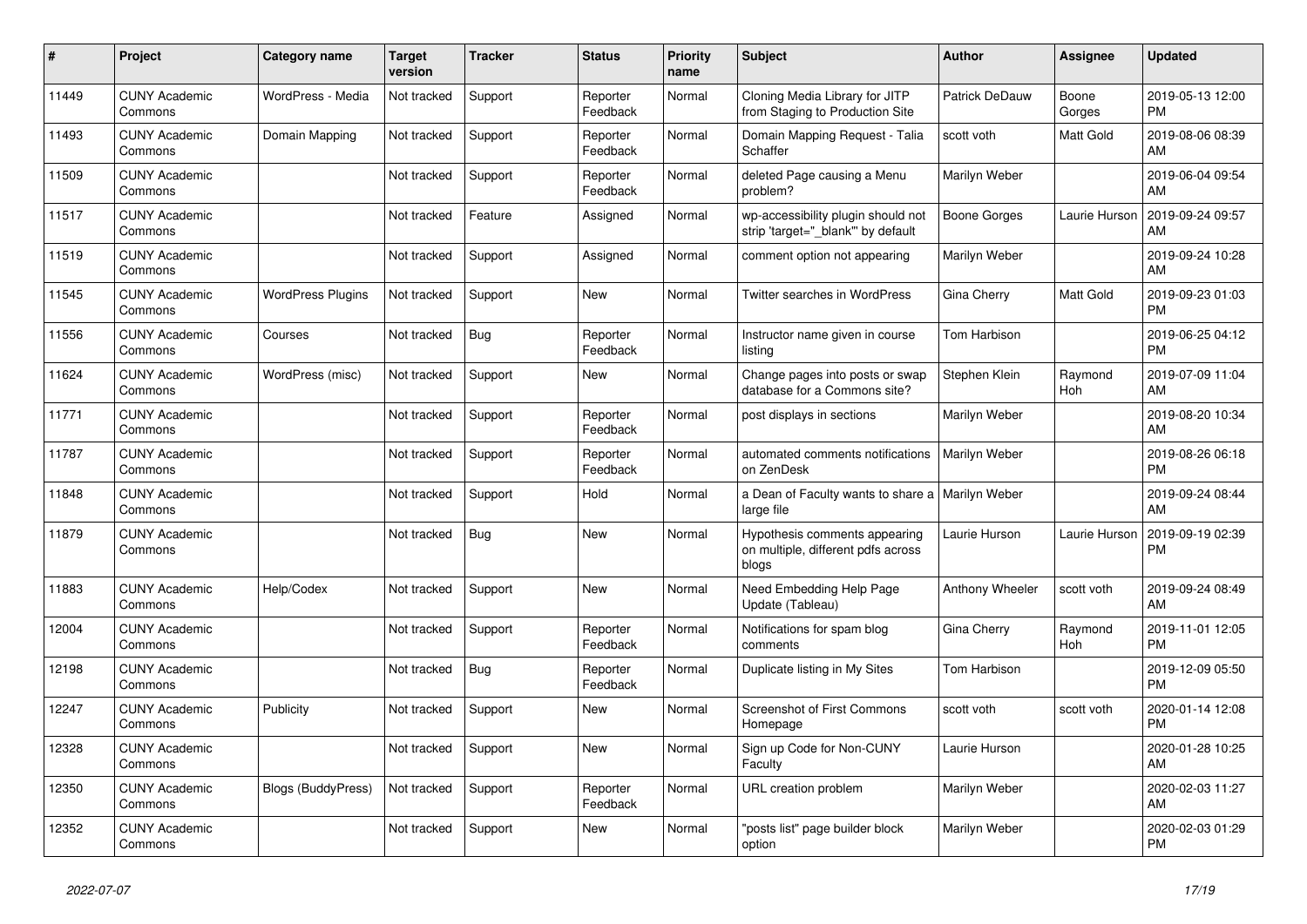| $\vert$ # | <b>Project</b>                  | Category name            | <b>Target</b><br>version | <b>Tracker</b> | <b>Status</b>        | <b>Priority</b><br>name | <b>Subject</b>                                                                                | Author              | Assignee           | <b>Updated</b>                |
|-----------|---------------------------------|--------------------------|--------------------------|----------------|----------------------|-------------------------|-----------------------------------------------------------------------------------------------|---------------------|--------------------|-------------------------------|
| 12360     | <b>CUNY Academic</b><br>Commons | <b>WordPress Themes</b>  | Not tracked              | <b>Bug</b>     | Reporter<br>Feedback | Normal                  | site just says "DANTE We are<br>currently in maintenance mode,<br>please check back shortly." | Marilyn Weber       |                    | 2020-02-04 12:13<br><b>PM</b> |
| 12382     | <b>CUNY Academic</b><br>Commons | Membership               | Not tracked              | Support        | New                  | Normal                  | Email request change                                                                          | Marilyn Weber       | Marilyn<br>Weber   | 2020-02-06 12:56<br><b>PM</b> |
| 12392     | <b>CUNY Academic</b><br>Commons | Help/Codex               | Not tracked              | Documentation  | <b>New</b>           | Normal                  | <b>Updates to Common Commons</b><br>Questions on Help Page                                    | scott voth          | Margaret<br>Galvan | 2020-02-11 10:53<br>AM        |
| 12436     | <b>CUNY Academic</b><br>Commons |                          | Not tracked              | <b>Bug</b>     | Assigned             | Normal                  | Nightly system downtime                                                                       | <b>Boone Gorges</b> |                    | 2020-08-01 09:30<br>AM        |
| 12438     | <b>CUNY Academic</b><br>Commons | Courses                  | Not tracked              | <b>Bug</b>     | New                  | Normal                  | Site appearing twice                                                                          | Laurie Hurson       | Boone<br>Gorges    | 2020-02-18 01:34<br><b>PM</b> |
| 12484     | <b>CUNY Academic</b><br>Commons |                          | Not tracked              | Support        | Reporter<br>Feedback | Normal                  | Sign up Code for COIL Course<br>starting in March                                             | Laurie Hurson       | Matt Gold          | 2020-03-02 02:26<br><b>PM</b> |
| 12741     | <b>CUNY Academic</b><br>Commons | <b>WordPress Plugins</b> | Not tracked              | Support        | Reporter<br>Feedback | Normal                  | Tableau Public Viz Block                                                                      | Marilyn Weber       | Raymond<br>Hoh     | 2020-05-12 11:00<br>AM        |
| 12911     | <b>CUNY Academic</b><br>Commons |                          | Not tracked              | Feature        | New                  | Normal                  | Block access to xmlrpc.php based<br>on User-Agent                                             | Boone Gorges        | Boone<br>Gorges    | 2020-06-09 05:12<br><b>PM</b> |
| 13034     | <b>CUNY Academic</b><br>Commons |                          | Not tracked              | Support        | Reporter<br>Feedback | Normal                  | a site is asking people to join the<br>Commons to get a download                              | Marilyn Weber       |                    | 2020-07-12 07:23<br>AM        |
| 13255     | <b>CUNY Academic</b><br>Commons |                          | Not tracked              | Support        | Reporter<br>Feedback | Normal                  | Accessibility problems                                                                        | Marilyn Weber       |                    | 2020-09-01 05:48<br><b>PM</b> |
| 13286     | <b>CUNY Academic</b><br>Commons |                          | Not tracked              | Support        | New                  | Normal                  | problem connecting with<br>WordPress app                                                      | Marilyn Weber       | Raymond<br>Hoh     | 2020-09-08 11:16<br>AM        |
| 13328     | <b>CUNY Academic</b><br>Commons | Group Forums             | Not tracked              | Bug            | Reporter<br>Feedback | Normal                  | cross-posting in two related<br>groups                                                        | Marilyn Weber       | Raymond<br>Hoh     | 2020-09-15 10:39<br><b>PM</b> |
| 13430     | <b>CUNY Academic</b><br>Commons | Reply By Email           | Not tracked              | Bug            | New                  | Normal                  | Delay in RBE                                                                                  | Luke Waltzer        | Raymond<br>Hoh     | 2020-10-13 11:16<br>AM        |
| 13912     | <b>CUNY Academic</b><br>Commons |                          | Not tracked              | Feature        | Hold                 | Low                     | posting "missed schedule"                                                                     | Marilyn Weber       |                    | 2021-02-23 10:46<br>AM        |
| 13949     | <b>CUNY Academic</b><br>Commons |                          | Not tracked              | Bug            | New                  | Normal                  | Continued debugging of runaway<br>MySQL connections                                           | <b>Matt Gold</b>    | Boone<br>Gorges    | 2021-09-14 10:42<br>AM        |
| 13975     | <b>CUNY Academic</b><br>Commons | Social Paper             | Not tracked              | Support        | Reporter<br>Feedback | Normal                  | can't approve comments on Social<br>Paper paper                                               | Marilyn Weber       |                    | 2021-02-12 09:33<br>AM        |
| 14074     | <b>CUNY Academic</b><br>Commons | WordPress (misc)         | Not tracked              | Support        | Reporter<br>Feedback | Normal                  | page password protection problem   Marilyn Weber                                              |                     |                    | 2021-03-02 11:03<br>AM        |
| 14394     | <b>CUNY Academic</b><br>Commons |                          | Not tracked              | Feature        | New                  | Normal                  | Commons News Site - redesign                                                                  | scott voth          | scott voth         | 2021-09-14 10:46<br>AM        |
| 14398     | <b>CUNY Academic</b><br>Commons |                          | Not tracked              | Support        | Reporter<br>Feedback | Normal                  | Events plug-in notification problem                                                           | Marilyn Weber       |                    | 2021-05-11 11:21<br>AM        |